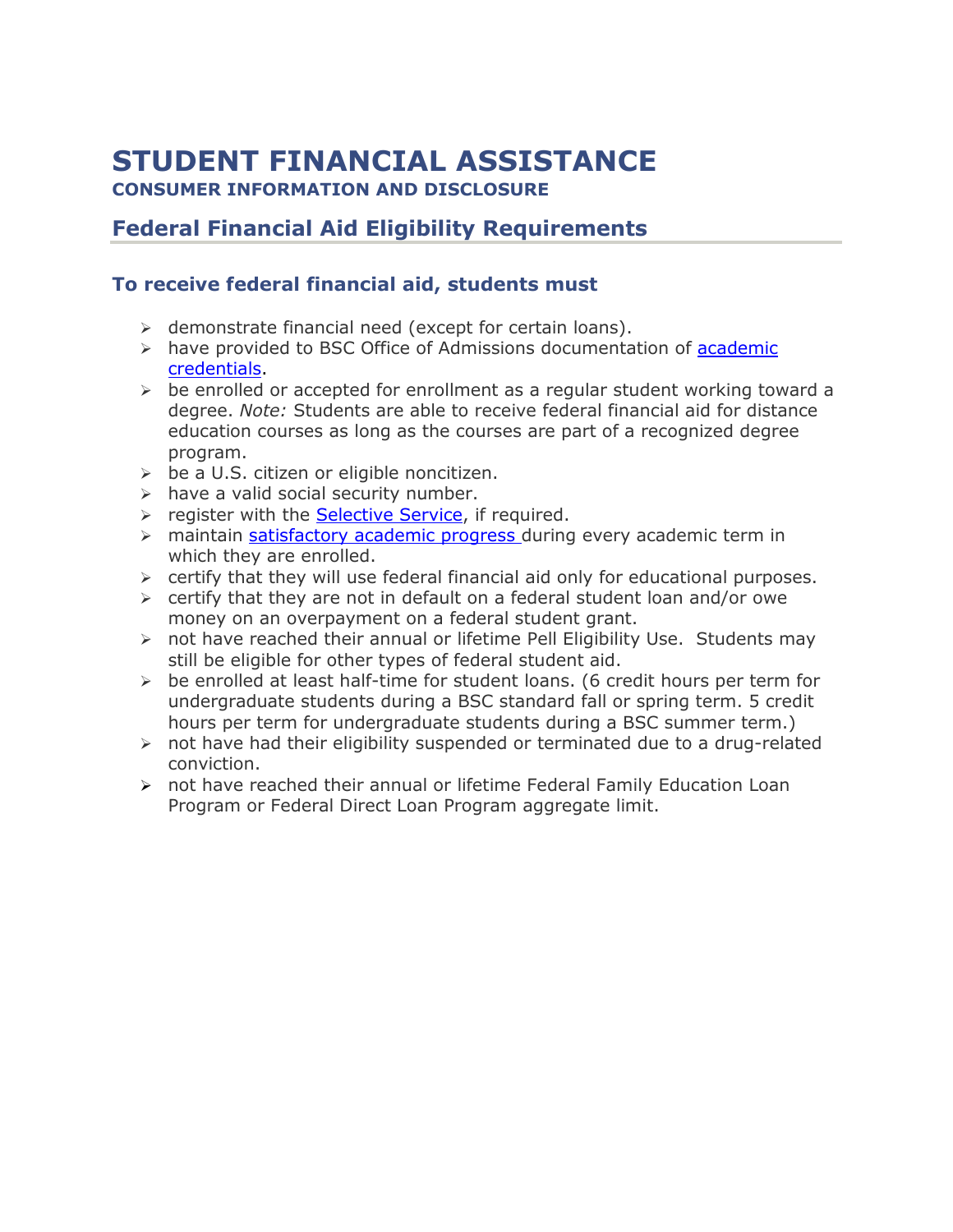# **Students with Criminal Convictions Have Limited Eligibility for Federal Student Aid.**

Your eligibility for federal [student](https://studentaid.ed.gov/sa/types) aid can be affected by incarceration and/or the type of conviction you have. In Order to be eligible for Federal Student Aid you must:

- Not have a conviction for the possession or sale of illegal drugs for an offense that occurred while you were receiving federal student aid (such as grants, work-study, or loans). If you have such a conviction, you must complete the Student Aid Eligibility Worksheet to determine if you are eligible for aid or partially eligible for aid when completing the FAFSA.
- Try this resource if you are still unsure about your eligibility for Federal student aid: *[Federal Student Aid Eligibility for Students Confined in](https://studentaid.ed.gov/sa/sites/default/files/aid-info-for-incarcerated-individuals.pdf)  [Adult Correctional or Juvenile Justice Facilities](https://studentaid.ed.gov/sa/sites/default/files/aid-info-for-incarcerated-individuals.pdf)*—Provides information for incarcerated individuals on federal student aid eligibility.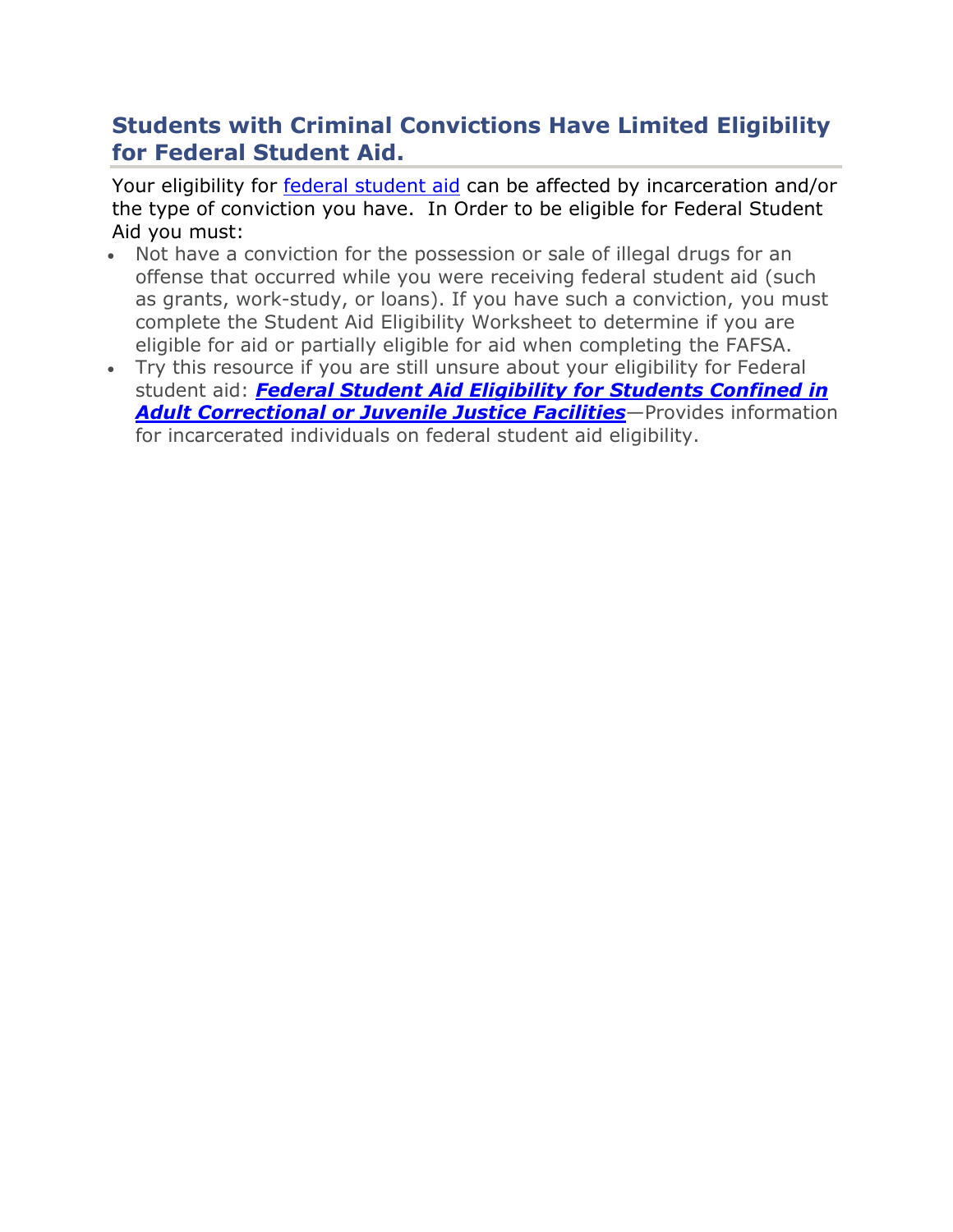# Academic Credentials for Federal Financial Aid

#### I HAVE EARNED A HIGH SCHOOL DIPLOMA.

Ask your high school's registrar to send an official/final high school transcript indicating that you've earned a high school diploma. The transcript that your high school sends should indicate when you were awarded your diploma.

#### **Send to:**

Office of Admissions 219 Rock Street Bluefield State College Bluefield, WV 24701

FAX 304-327-4215

#### I HAVE SUCCESSFULLY COMPLETED A SECONDARY SCHOOL EDUCATION WITHIN A HOME-SCHOOL SETTING.

Ask your parent or guardian to complete, sign, and send a transcript indicating that you successfully completed a secondary school education. The transcript must list all of the courses that you successfully completed.

#### **Send to:**

Office of Admissions 219 Rock Street Bluefield State College Bluefield, WV 24701

FAX 304-327-4215

#### I HAVE EARNED A GENERAL EDUCATIONAL DEVELOPMENT (GED) CERTIFICATE.

Arrange to have an official General Educational Development (GED) transcript or certificate sent to:

Office of Admissions 219 Rock Street Bluefield State College Bluefield, WV 24701

FAX 304-327-4215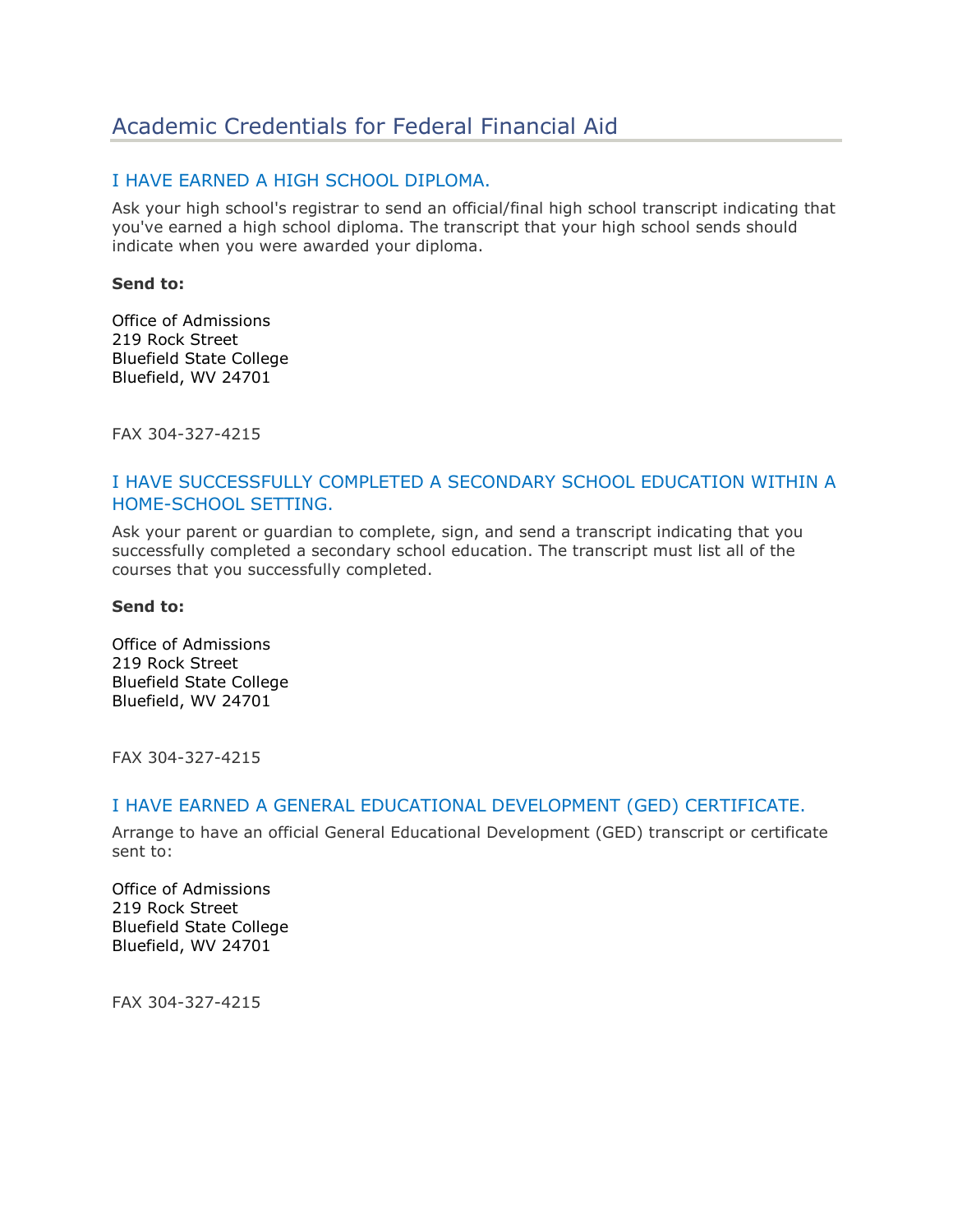## I HAVE SUCCESSFULLY COMPLETED AT LEAST A TWO-YEAR POST-SECONDARY EDUCATIONAL PROGRAM THAT IS ACCEPTABLE FOR FULL CREDIT TOWARD A BSC BACHELOR'S DEGREE PROGRAM OR HIGHER.

Ask the Registrar's Office of the college where you successfully completed at least a twoyear educational program to send an official transcript indicating the date you successfully completed the educational program.

**Note:** The successful completion of at least a two-year educational program typically refers to having been awarded an Associate's Degree or higher.

If you will be attending BSC as an **undergraduate student**, ask to have the transcript sent to:

Office of Admissions 219 Rock Street Bluefield State College Bluefield, WV 24701

FAX 304-327-4215

#### I ATTENDED A COLLEGE PRIOR TO JULY 1, 2012 AND IN THAT TIME I EARNED AT LEAST SIX (6) CREDIT HOURS THAT WILL TRANSFER TO BSC AND WILL BE ACCEPTED TOWARD A DEGREE PROGRAM AT BSC.

Ask the Registrar's Office of the college where you successfully completed at least a twoyear educational program to send an official transcript indicating the date you successfully completed the educational program.

**Note:** The successful completion of at least a two-year educational program typically refers to having been awarded an Associate's Degree or higher.

If you will be attending BSC as an **undergraduate student**, ask to have the transcript sent to:

Office of Admissions 219 Rock Street Bluefield State College Bluefield, WV 24701

FAX 304-327-4215

My academic history does not include any of the above noted academic scenarios.

IF BSC'S FAO HAS REQUESTED DOCUMENTATION OF ACADEMIC CREDENTIALS, BUT NONE OF THE ABOVE SCENARIOS APPLY TO YOU, PLEASE CONTACT OUR OFFICE FOR ASSISTANCE AND/OR CLARIFICATION.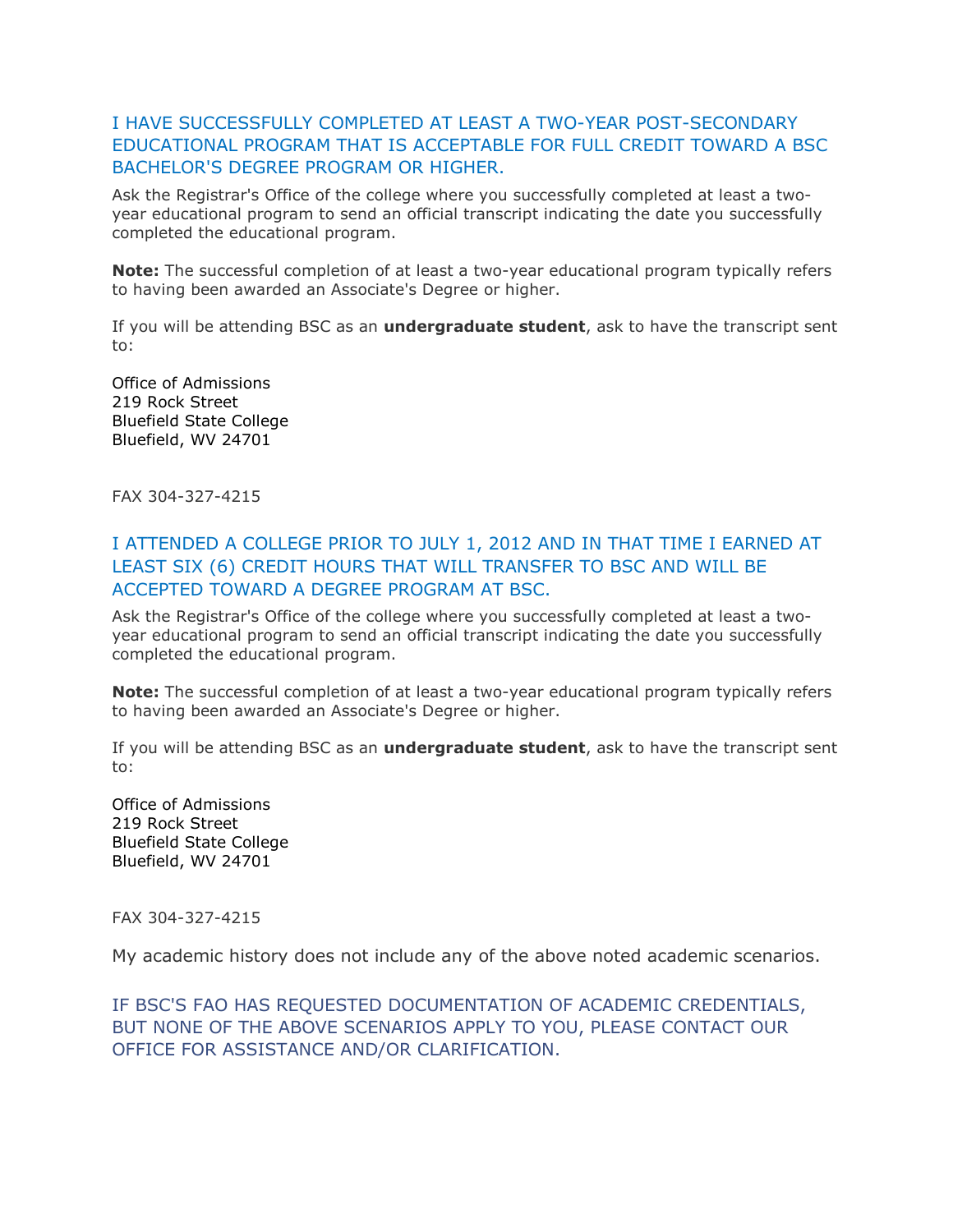# **Assistance Available from Federal, State, Local and Institutional Programs**

[Student financial aid is available from federal, state, and](https://catalog.bluefieldstate.edu/content.php?catoid=2&navoid=70)  [institutional sources.](https://catalog.bluefieldstate.edu/content.php?catoid=2&navoid=70) Application forms for federal programs may be obtained from the College Financial Aid Office or from high school guidance counselors.

Applicants for federal assistance should complete the Free Application for Federal Student Aid. Students should complete all sections of the form and should list Bluefield State College (with code 003809) in the appropriate block. Continuing aid applicants receive a renewal application from the federal processor. Certain types of aid are limited, and students are encouraged to apply by February 15 of each year for consideration for the following fall semester.

After submitting the application, the student will receive a Student Aid Report (SAR) from the processor. SARs do not have to be submitted to the Financial Aid Office unless corrections are necessary. Corrections should be noted by the student on Part 2, which must be signed, by the student and one parent in the case of a dependent student. Financial Aid Office personnel can make most corrections electronically. A revised SAR will be sent to the student. Financial aid files are reviewed when all supporting documents have been received. Students are notified of award amounts by mail.

Tuition, fees and other college expenses, such as parking fines, etc., are collected from the first available source(s) of aid. Students must begin attendance in all classes equaling the number of semester hours upon which the aid award is based. Students reported for non-attendance may have to repay a portion or all of their awards. If students officially withdraw from the College, institutional refunds will be applied to financial aid accounts first in accordance with federal and institutional policy. Students may be required to repay a portion of the balance of a grant depending on the date of withdrawal.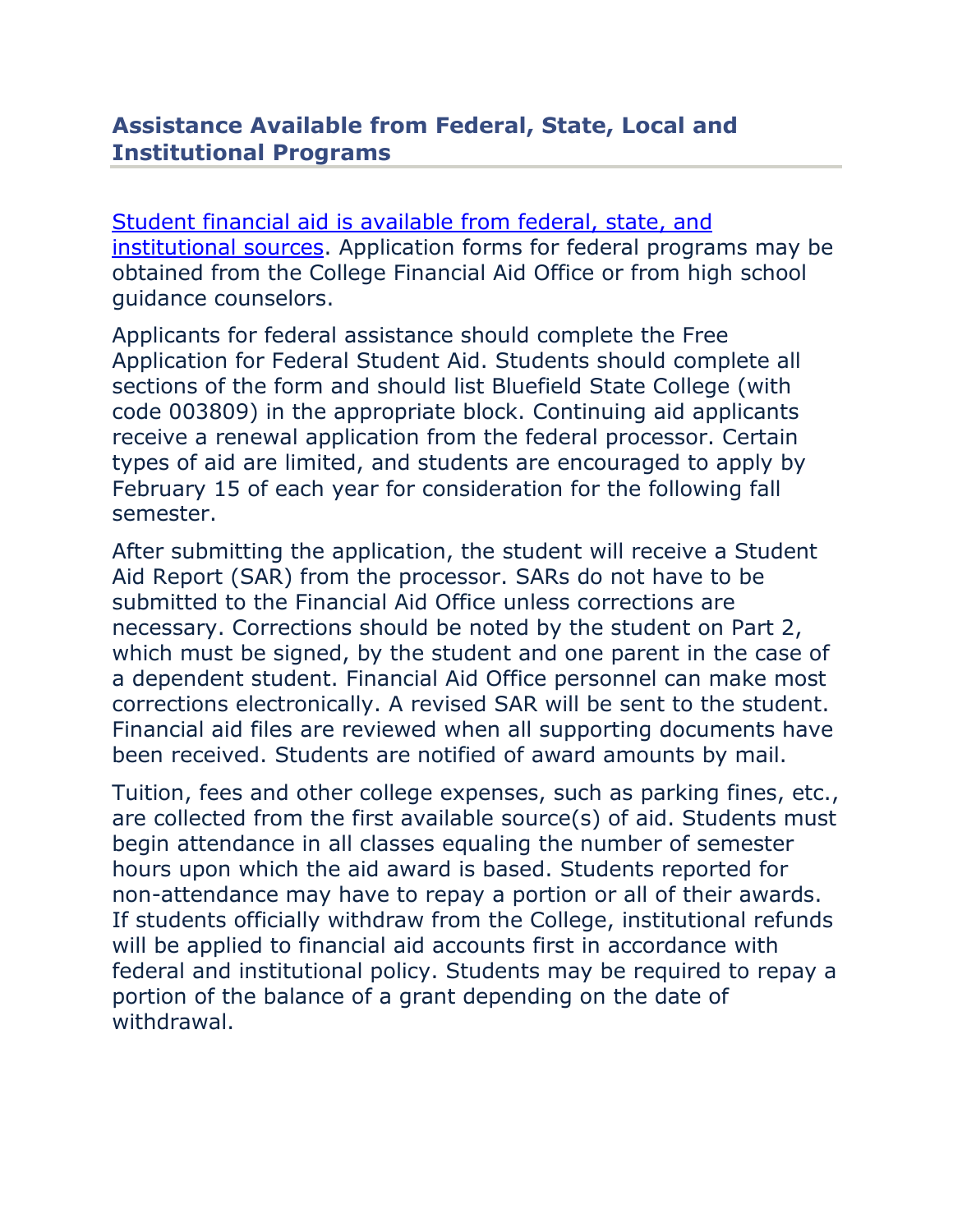# Types of Aid

## **[Scholarships](https://bluefieldstate.edu/tuition/scholarships)**

A scholarship is financial aid that does not need to be repaid and is awarded to students based on merit. Students wishing to be considered for an academic or special scholarship listed below should complete a general scholarship application and submit it to the Vice President for Student Affairs and Enrollment Management by March 15. Eligibility for general academic or special scholarships is determined by that office and awards are made based on the various scholarship criteria. You can view a list of scholarships when you [click here.](https://catalog.bluefieldstate.edu/content.php?catoid=2&navoid=70)

## **[Grants](https://catalog.bluefieldstate.edu/content.php?catoid=2&navoid=70)**

Grants are a type of financial aid that does not have to be repaid. Offered by the federal and state government, as well as by some institutions, grants may be merit-based or needbased.

**Pell Grants** are available to students pursuing an undergraduate degree and do not have to be repaid. To receive full benefit of all federal aids and the West Virginia Higher Education Grant Program, a student must apply for the Pell Grant.

**Federal Supplemental Educational Opportunity Grant (SEOG)** - These grants are available to students who demonstrate exceptional financial need via the federal application form and, like the Pell Grant, do not usually have to be repaid.

**Promise Scholarship Program** - This scholarship is based on high school academic performance and satisfactory progress toward completion of a degree. The scholarship amount covers a portion of mandatory fees required as a condition of Enrollment by all students. For additional information, visit the Promise Scholarship website at [http://www.wvhepc.edu/tag/promise](http://www.wvhepc.edu/tag/promise-scholarship/)[scholarship/](http://www.wvhepc.edu/tag/promise-scholarship/)

**West Virginia Higher Education Adult Part-Time Student Grant Program (HEAPS)** - These grants are available on a limited basis to students enrolled between 3-11 hours. Eligible students must demonstrate financial need, maintain at least a 2.0 GPA, be a West Virginia resident and meet academic progress.

**West Virginia Higher Education Grant Program** - This scholarship is based on financial need of the applicant and satisfactory progress toward completion of a degree. It is granted for a substantial portion of tuition and fees of West Virginia residents only. The student's application for federal funds must be filed by March 1 for consideration the following year.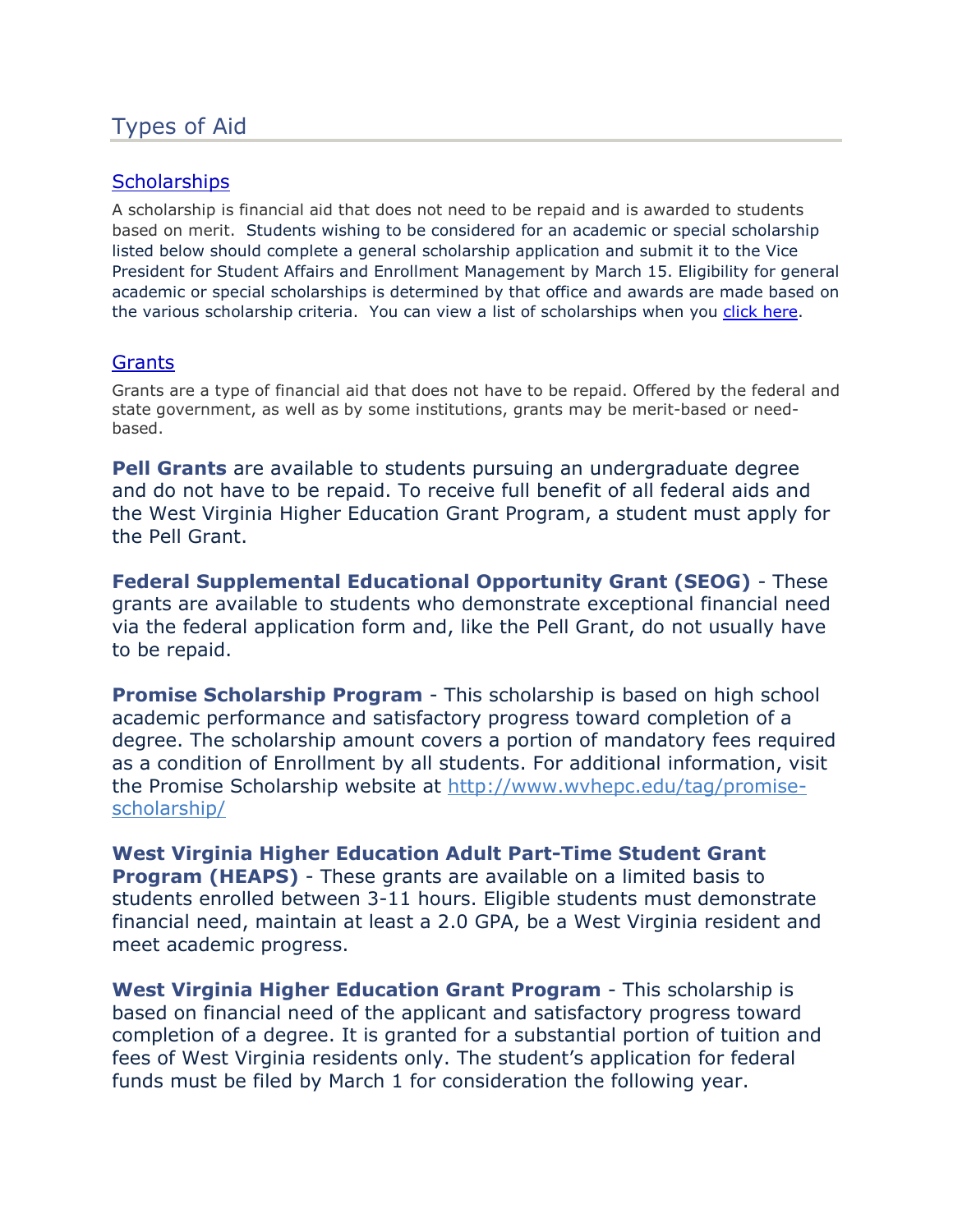## Federal Work Study

In this program students to work part-time on the BSC campus to earn money for personal and educational expenses. The funding for these positions is subsidized by federal workstudy funds and is offered to students who demonstrate an exceptional amount of financial need.

#### Federal Work Study

Many students work part-time on the BSC campus through the Federal Work-Study program to earn money for personal and educational expenses. Undergraduate and graduate students can earn *Federal Work-Study funding* by working on the BSC campus in Bluefield or Beckley. This funding is offered to students who demonstrate an exceptional amount of *financial need*, through the [Free Application for Federal Student Aid \(FAFSA\).](http://www.fafsa.ed.gov/)

#### Federal Work-Study Eligibility

The amount of your FWS offer as indicated in your Financial Aid Package is the maximum you are allowed to earn over the course of the academic year. You will be paid directly for FWS earnings every two weeks. FWS awards are not credited to your student account. [Federal Work-Study](http://www.marshall.edu/sfa/download/2554/) (FWS) is a program that provides jobs for undergraduate students on campus demonstrating financial need.

#### Veterans Benefits

Benefits for students may include the Post 9/11 GI Bill (Chapter 33), Montgomery GI Bill (Chapter 30), and Reserve Educational Assistance (REAP) programs. For more information contact the Office of the Registrar for information on Veterans Affairs.

## Employee Tuition Benefits

As an employee of BSC you are eligible to apply for tuition assistance through The Office of Financial Aid room 106 Conley Hall.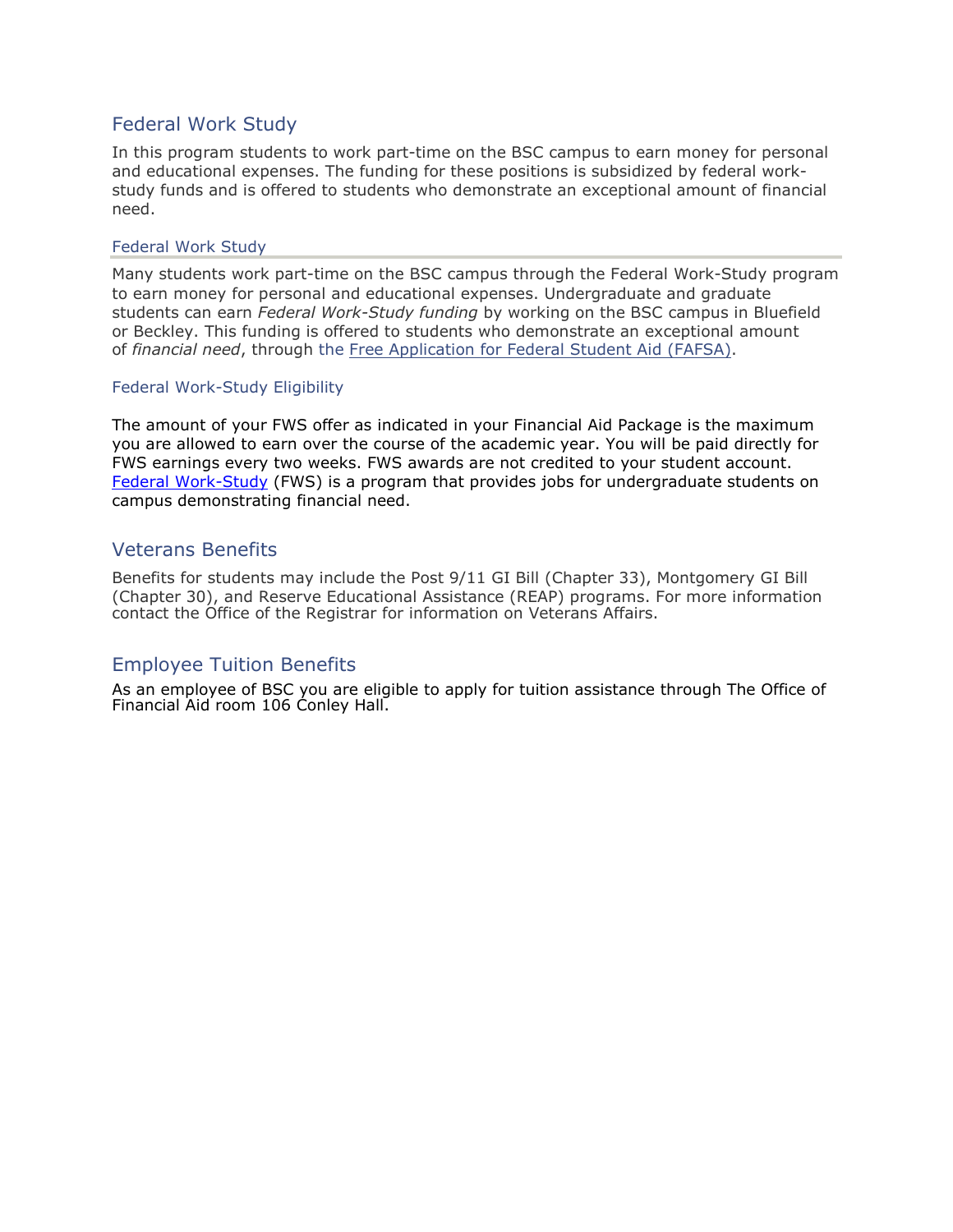#### Study Abroad

Bluefield State College students have many opportunities to travel and study internationally. Although the College does not operate any formal, internally administered study abroad programs, BSC students may take advantage of international trips and study opportunities coordinated by College faculty, staff, and outside agencies and organizations. Students may also identify international opportunities independently. Depending on the type and nature of the international experience, students may or may not receive transferrable academic credit and may or may not be able to utilize financial aid to assist in the funding of international experiences.

Students wishing to participate in an international travel or study opportunity should follow the steps below prior to making travel or other arrangements.

1. Meet with Program Advisor to prepare a budget with all study abroad expenses: cost of tuition and fees, housing and meals, airfare, passport, etc.

2. Complete a Transient Form with the Registrar's Office.

BSC values continuing education for its employees and their families by provides assistance for classes taken through Bluefield State College.

3. Provide the Office of Financial Aid with the costs of the trip, a copy of the Transient Form, and the name and fax number of the school being attended (host school).

After receipt of all documents, the Office of Financial Aid will have the host school complete an International Study Agreement, and, if applicable, adjust the student's budget and financial aid.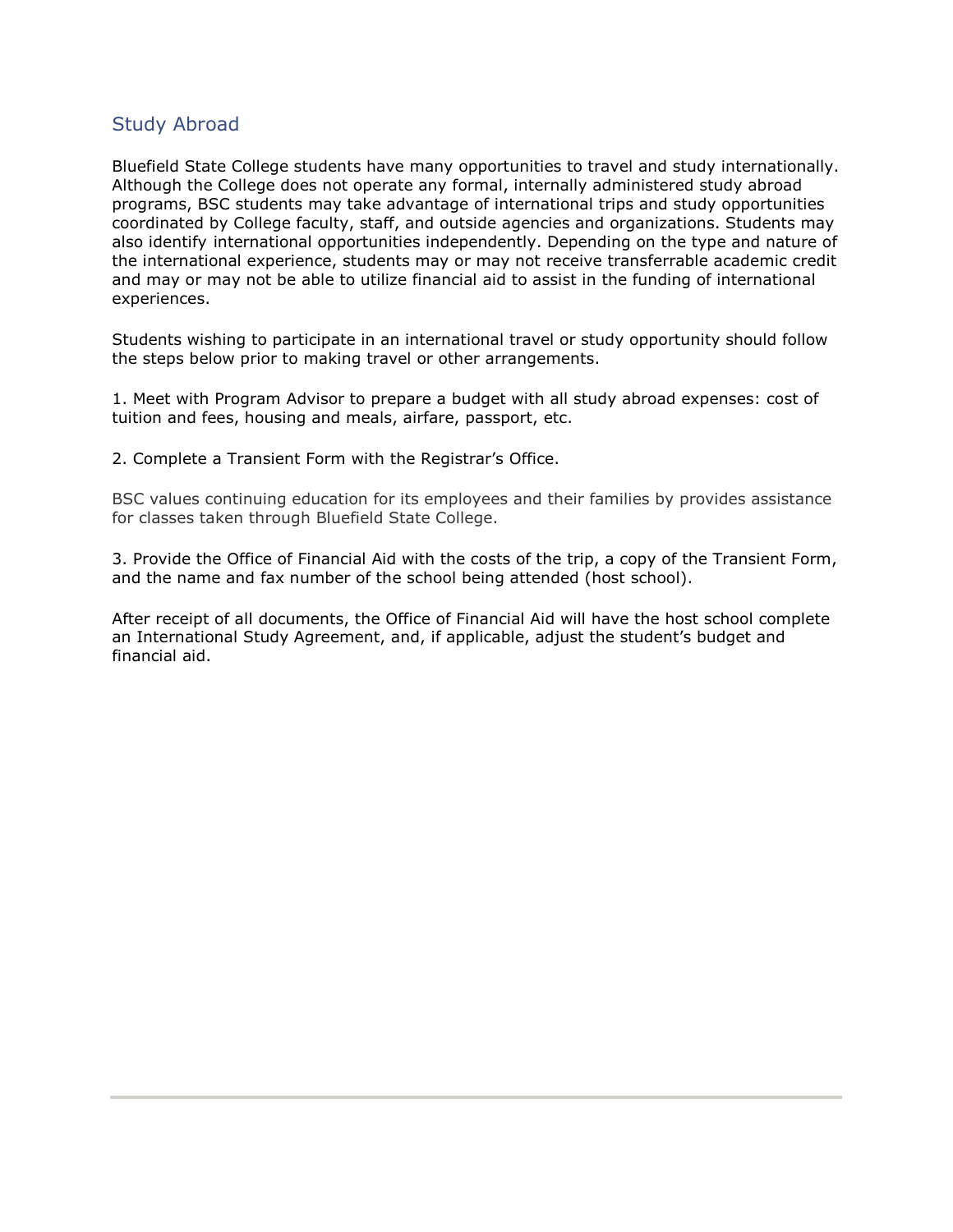## **Loans**

A loan is a form of financial aid that needs to be repaid. There are several types of loans with different terms, conditions, and interest rates.

Student Loans are financial obligations that must be repaid. Pay careful attention to the terms and conditions of any loan you accept to help pay for school. Do not borrow more than you need or can repay comfortably after leaving school.

## **Federal Loans**

#### • **Subsidized and Unsubsidized Loans**

Subsidized and unsubsidized loans from the U.S. Department of Education for undergraduate, graduate, and professional students.

#### • **Parent PLUS Loan**

Unsubsidized loan from the U.S. Department of Education for the parents of undergraduate students.

# **How to Apply**

The BSC FAO awards all eligible students a Federal Direct Loan as part of their financial aid package when requested by the student. To be awarded a Federal Direct Loan, students must complete and submit a Free Application for Federal Student Aid (FAFSA), complete the **[BSC Federal Direct Student Loan form](https://bluefieldstate.edu/tuition/financial-aid) and meet standard eligibility requirements.** 

Students must also complete both the Undergraduate Loan Agreement and Loan Entrance Counseling at [https://studentai](https://www.studentloans.gov/)[d.gov/](https://studentaid.gov/)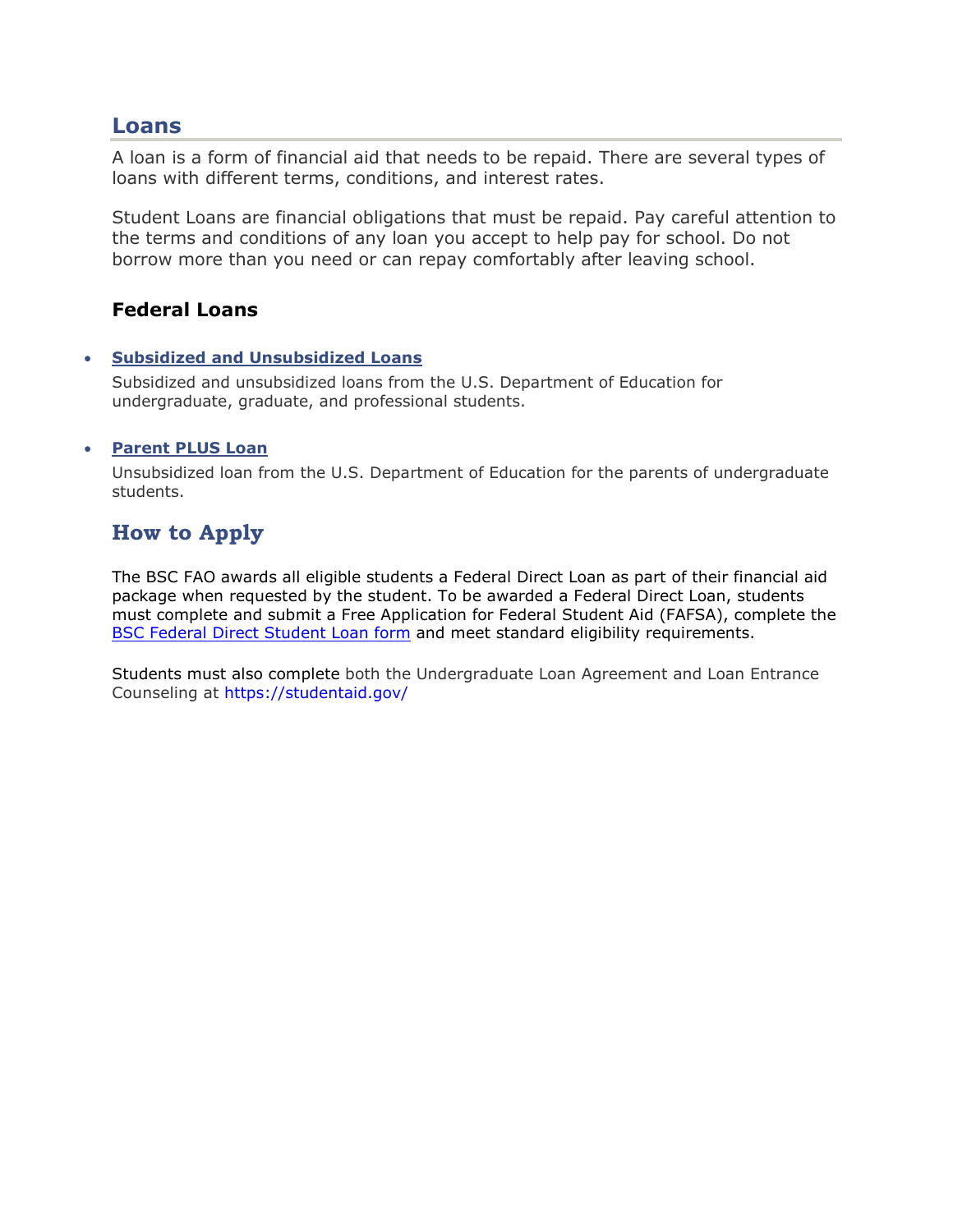#### **ELIGIBILITY REQUIREMENTS**

A list of eligibility requirements for students who wish to borrow **Federal Direct Loans**.

# **Federal Financial Aid Eligibility Requirements To receive federal financial aid (including loans), students must**

- $\triangleright$  demonstrate financial need (except for certain loans).
- $\triangleright$  have provided to BSC Office of Admissions documentation of [academic](https://bluefieldstate.edu/admissions/apply) [credentials.](https://bluefieldstate.edu/admissions/apply)
- $\triangleright$  be enrolled or accepted for enrollment as a regular student working toward a degree. *Note:* Students are able to receive federal financial aid for distance education courses as long as the courses are part of a recognized degree program.
- $\geq$  be a U.S. citizen or eligible noncitizen.
- $\triangleright$  have a valid social security number.
- $\triangleright$  register with the [Selective Service,](https://www.sss.gov/) if required.
- > maintain satisfactory [academic progress](https://bluefieldstate.edu/tuition/financial-aid) during every academic term in which they are enrolled.
- $\triangleright$  certify that they will use federal financial aid only for educational purposes.
- $\triangleright$  certify that they are not in default on a federal student loan and/or owe money on an overpayment on a federal student grant.
- $\triangleright$  not have reached their annual or lifetime Pell Eligibility Use. Students may still be eligible for other types of federal student aid.
- $\triangleright$  be enrolled at least half-time for student loans. (6 credit hours per term for undergraduate students during a BSC standard fall or spring term. 5 credit hours per term for undergraduate students during a BSC summer term.)
- $\triangleright$  not have had their eligibility suspended or terminated due to a drug-related conviction.
- $\triangleright$  not have reached their annual or lifetime Federal Family Education Loan Program or Federal Direct Loan Program aggregate limit.
- **completed both the Undergraduate Loan Agreement and Loan Entrance Counseling at [https://studenta](https://www.studentloans.gov/)[id.gov/](https://studentaid.gov/)**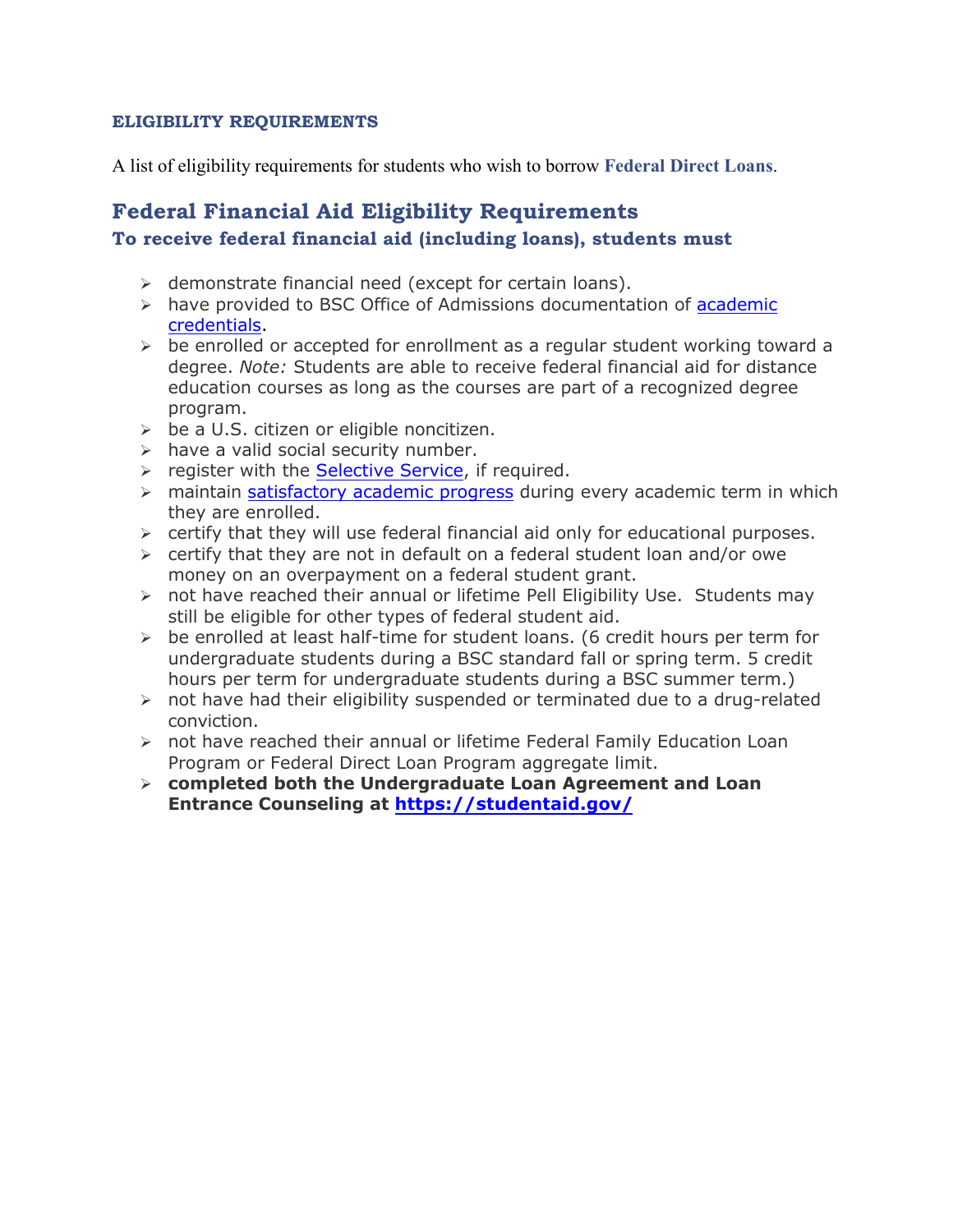# Federal Direct Subsidized and Unsubsidized Loan

The Federal Direct *Subsidized* Loan and the Federal Direct *Unsubsidized* Loan represent two types of loans made under the Federal Direct Loan Program.

Federal Direct *Subsidized* Loan A Federal Direct *Subsidized* Loan is offered to undergraduate students based on his or her financial need.

The federal government pays the interest on behalf of the borrower of a Federal Direct *Subsidized* Loan if he or she is enrolled at least half-time or has obtained an authorized inschool deferment.

#### **LIMITATION OF THE FEDERAL DIRECT** *SUBSIDIZED* **LOAN**

For first-time borrowers, on or after July 1, 2013, there is a limit on the maximum period of time (measured in academic years) that they can receive Federal Direct *Subsidized* Loans. This time limit does not apply to Federal Direct *Unsubsidized* Loans or Direct PLUS Loans.

Students may not receive Federal Direct *Subsidized* Loans for more than 150 percent of the published length of their academic program. This is called the "maximum eligibility period" and it is based on the published length of a student's current academic program. You can usually find the published length of any program of study in the Bluefield State College Academic Catalog.

- If a student is enrolled in a four-year bachelor's degree program, the maximum period for which he or she can receive Federal Direct *Subsidized* Loans is six years (150 percent of 4 years  $= 6$  years).
- Because the maximum eligibility period is based on the length of the student's current academic program, the maximum eligibility period can change if the student changes to an academic program that has a different length.
- If students receive Federal Direct *Subsidized* Loans for one academic program and then change to another academic program, the Federal Direct *Subsidized* Loans they received for the earlier program will generally count toward their new maximum eligibility period.

## **STUDENTS** BECOME RESPONSIBLE FOR PAYING THE INTEREST THAT ACCRUES ON THEIR FEDERAL DIRECT *SUBSIDIZED* LOANS WHEN:

- They are no longer eligible for Federal Direct *Subsidized* Loans and they stay enrolled in their current academic program.
- They are no longer eligible for Federal Direct *Subsidized* Loans, they did not graduate from their prior academic program, and are enrolled in an undergraduate program that is the same length or shorter than their prior academic program.
- They transferred into a shorter academic program and lost eligibility for Federal Direct *Subsidized* Loans because they received Federal Direct *Subsidized* Loans for a period that equals or exceeds their new, lower maximum eligibility period, which is based on the length of the new academic program.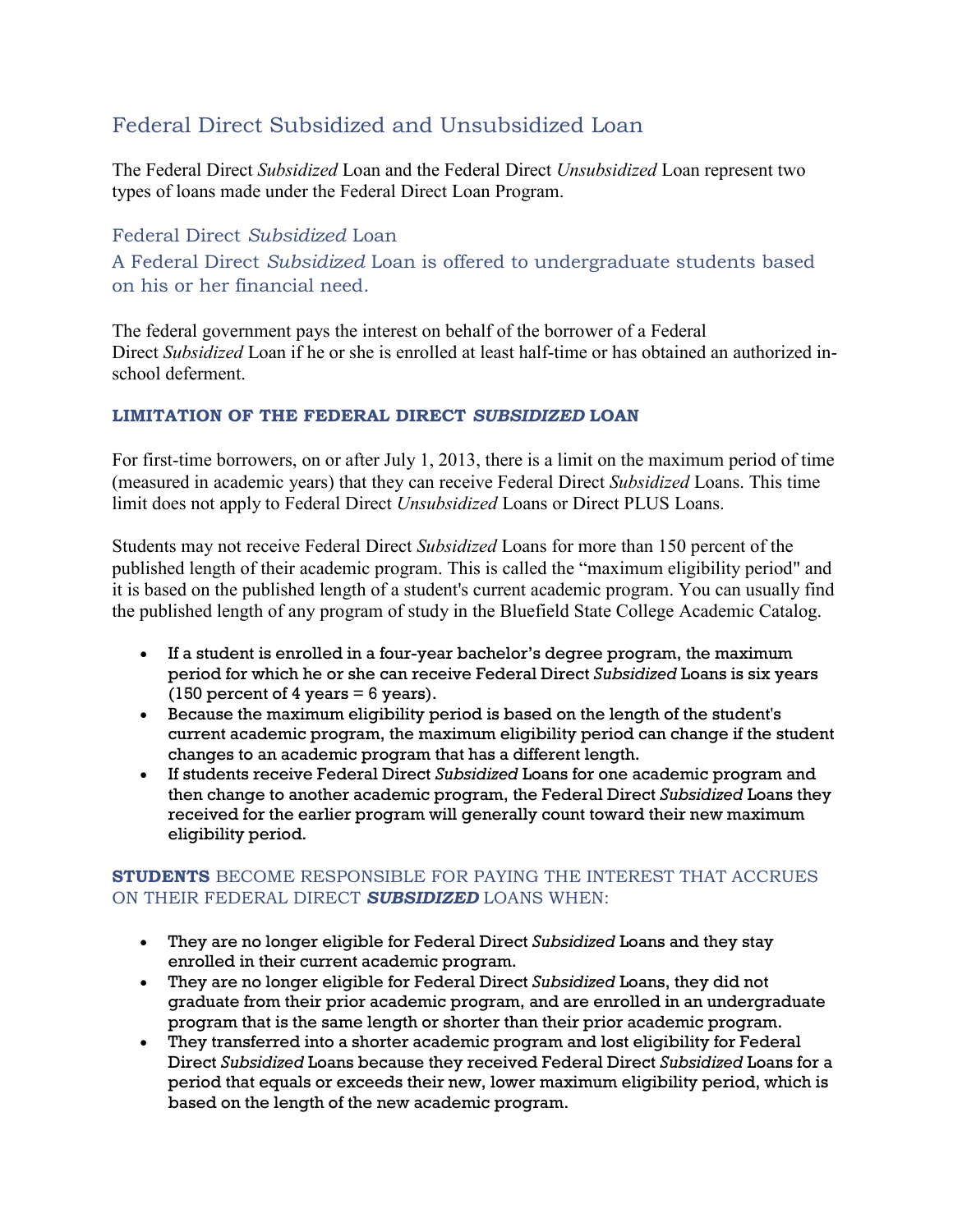## **Federal Direct** *Unsubsidized* **Loan**

A Federal Direct *Unsubsidized* Loan does not require a student to demonstrate financial need.

- The student borrower of a Federal Direct *Unsubsidized* Loan is responsible for paying the interest that accrues on the loan from the time of disbursement.
- Undergraduate, graduate, and professional students may qualify for a Federal Direct *Unsubsidized* Loan.

## TERMS AND CONDITIONS

Terms and conditions concerning interest rates, fees, and when repayment begins.

# **Federal Direct Subsidized and Unsubsidized Loan Terms and Conditions**

#### Interest Rates

UNDERGRADUATE STUDENT BORROWERS:

• 5.05% fixed interest rate for both Federal Direct Subsidized and Unsubsidized loans first disbursed on or after July 1, 2018

## Origination Fee

• The origination fee is a percentage of the loan amount which is deducted proportionally each time a disbursement is made. This means the disbursed amount will be less than the amount accepted. Students are responsible for repaying the entire amount they borrowed, and not just the amount they received.

| $\vert$ On or after Oct. 1, 2017, and before Oct. 1, 2018 | 1.066%    |
|-----------------------------------------------------------|-----------|
| $\vert$ On or after Oct. 1, 2018, and before Oct. 1, 2019 | $1.062\%$ |

## **Repayment for Federal Direct Subsidized and Unsubsidized Loans**

- Repayment on a Federal Direct loan begins after the student's 6 month grace period has expired. The grace period begins when a student graduates, withdraws, or drops below half-time enrollment during an academic term.
- Interest on Federal Direct Subsidized loans begins to accrue after the 6 month grace period. *Note*: Federal Direct Subsidized loans disbursed between July 1, 2012 to June 30, 2014 are ineligible for the interest subsidy during the grace period. Students are responsible for the interest. If students choose not to pay the interest that accrues during the grace period, the interest will be added to the principal balance of the loan.
- Choose a payment plan that best fits your needs when you enter repayment.
- Inceptia works with Bluefield State College students in repaying their loans. You can find out more about [Inceptia](https://www.inceptia.org/) on their website.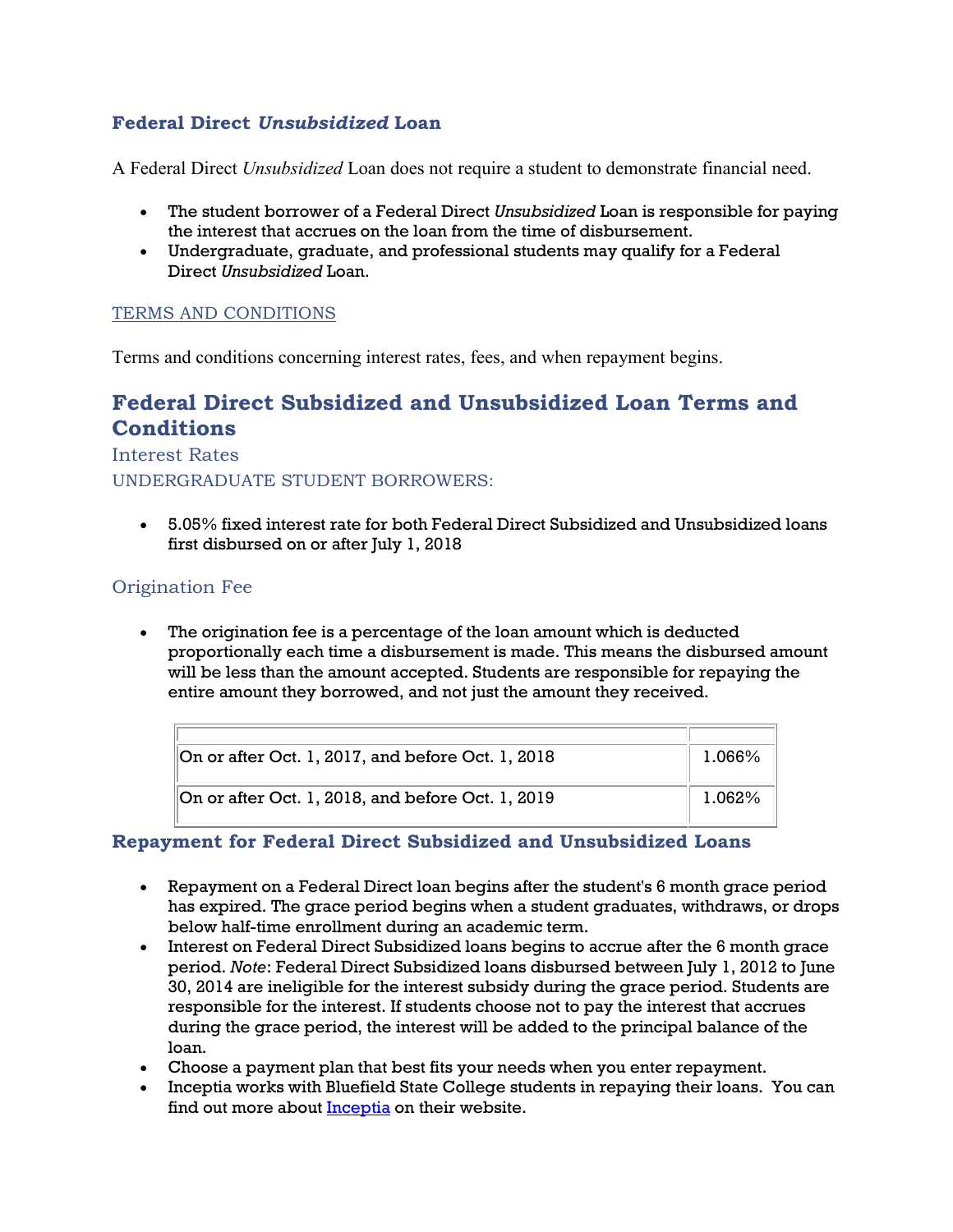## **When students borrow a Federal Direct Loan, they must contact the BSC FAO if they:**

- $\checkmark$  Drop below half-time enrollment during an academic term.
- $\checkmark$  Withdraw from Kansas State College.
- $\checkmark$  Stop attending all scheduled courses.
- $\checkmark$  Do not enroll for any academic term.
- $\checkmark$  Change their expected date of graduation.
- $\checkmark$  Change their name, local address, permanent address, or email address.

#### **ENTRANCE COUNSELING AND MASTER PROMISSORY NOTE**

Federal requirements for first-time borrowers and the Master Promissory Note.

# **Federal Direct Loan Entrance Counseling Session and Master Promissory Note**

After students accept a Federal Direct *Subsidized* or *Unsubsidized* Loan as part of their financial aid award package, our office will continue the loan process by submitting the accepted Federal Direct Loan information to the Federal Common Origination and Disbursement (COD) system for origination.

However, for first-time borrowers, an entrance counseling session is required and a valid master promissory note (MPN) must also be on file with the COD before our office can make any Federal Direct Loan disbursements to students.

After first-time borrowers have successfully completed their entrance counseling session and MPN, any future Federal Direct Loan offers that students choose to accept will be linked to their original, completed MPN. This MPN is valid for up to 10 years from the date the first loan disbursement was made.

Federal Direct Loan(s) will not be applied to student's BSC student account until they have completed the Entrance Counseling Session and MPN.

[Complete and submit a Federal Direct Loan Master Promissory Note \(MPN\)](https://www.studentloans.gov/)

[Complete Federal Loan Entrance Counseling](https://www.studentloans.gov/)

*The Loan Entrance Counseling and MPN "To Do List" items in the student's Required documents tracking will be satisfied in 24 to 48 hours after both items are complete and submitted.*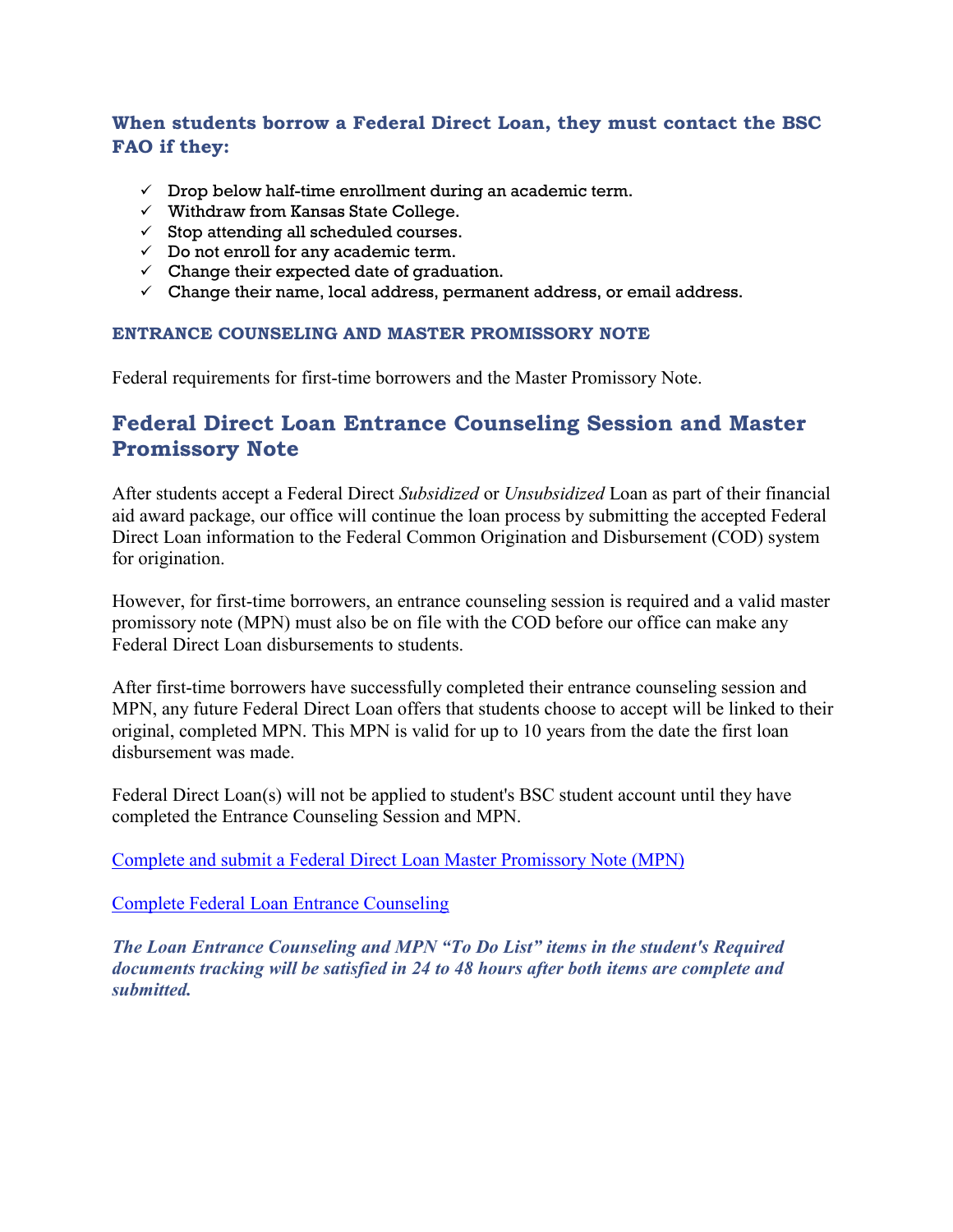#### **LOAN LIMITS**

Table with the maximum loan amounts that students can borrow each academic year.

# **Federal Direct Loan Limits**

| <b>Borrower's</b><br><b>Academic Level</b>                                                                                   | Dependent Student*         | <b>Independent Student</b> |              |     |              |  |
|------------------------------------------------------------------------------------------------------------------------------|----------------------------|----------------------------|--------------|-----|--------------|--|
|                                                                                                                              | Sub + Unsub = Total Amount | Subsidized<br>$+$          | Unsubsidized | $=$ | Total Amount |  |
| First Year Undergraduate Student -<br>(0 to 32 credit hours)                                                                 | $$3.500 + $2.000 = $5.500$ | \$3.500<br>$\ddot{}$       | \$6,000      | $=$ | \$9.500      |  |
| Second Year Undergraduate Student -<br>(33 to 63 credit hours)                                                               | $$4,500 + $2,000 = $6,500$ | \$4.500<br>+               | \$6,000      | $=$ | \$10,500     |  |
| Third Year and Remaining<br>Undergraduate Student -<br>(above 64 credit hours)                                               | $$5,500 + $2,000 = $7,500$ | \$5.500<br>$\ddot{}$       | \$7,000      | $=$ | \$12,500     |  |
| Undergraduate Lifetime Maximums                                                                                              | \$31,000                   |                            | \$57,500     |     |              |  |
| ***A first-time Borrower is one who has no outstanding loan balance as of July 1, 2013. Your maximum eligibility period is   |                            |                            |              |     |              |  |
| penerally based on the published length of your current program in your school's cataloge If you are enrolled in a four-year |                            |                            |              |     |              |  |

# **Maximum Lifetime & Annual Loan Limits - Federal Direct Stafford Loans**

generally based on the published length of your current program in your school's catalog. If you are enrolled in a four-year bachelor's degree program, the maximum period for which you can receive Direct Subsidized Loans is six years (150 percent of 4 years = 6 years). If you are enrolled in a two-year associate degree program, the maximum period for which you can receive Direct Subsidized Loans is three years (150 percent of 2 years = 3 years).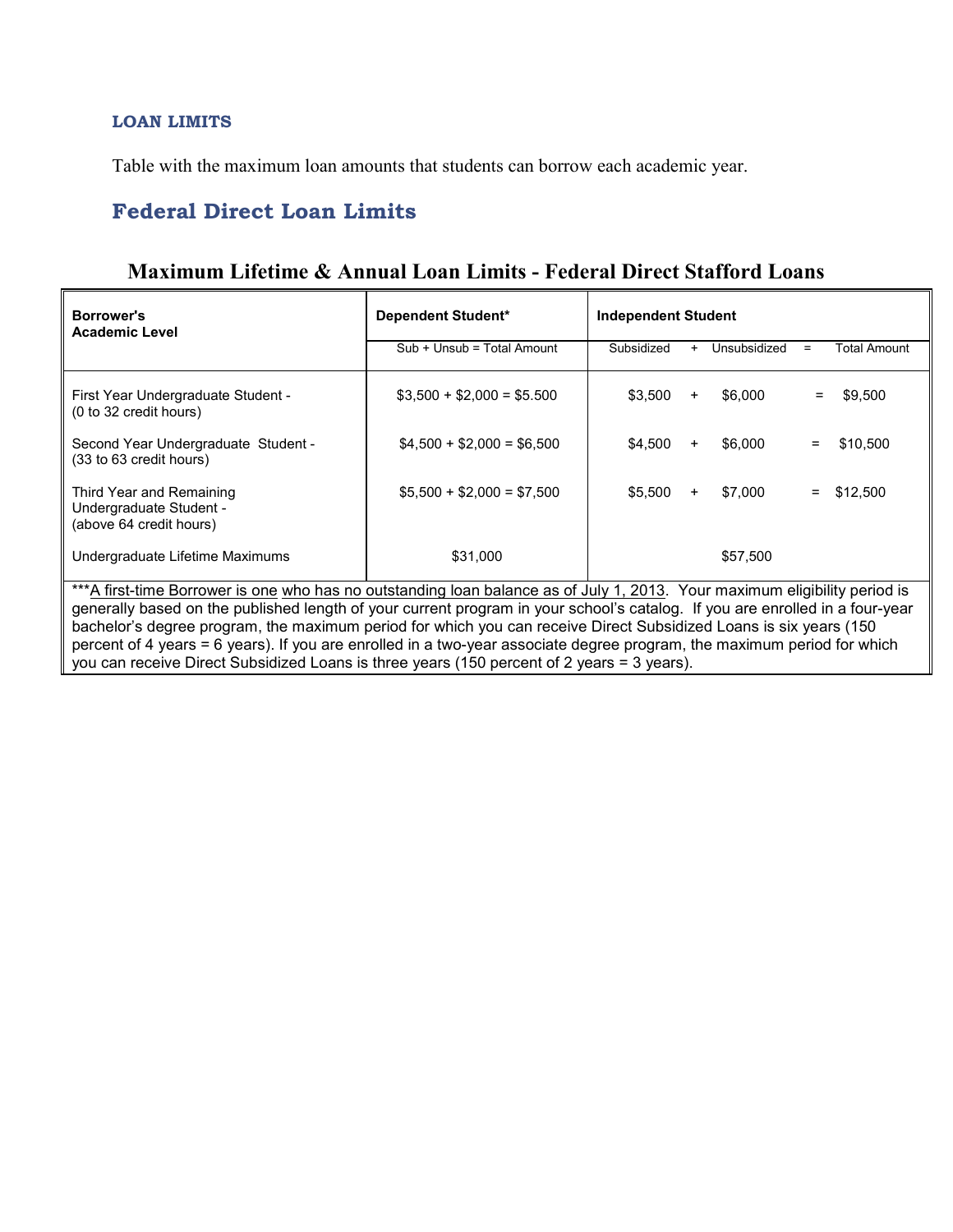#### **EXIT COUNSELING**

Exit counseling for Federal Direct Loan recipients graduating, transferring or withdrawing from Bluefield State College.

# Federal Direct Loan Exit Counseling

Financing a higher educational experience is an investment the future. If students decide to utilize Federal Direct Loans in meeting their higher educational costs, a clear understanding of rights and responsibilities, as a student loan borrower, is critical to managing personal finances.

Consequently, all Federal Direct Loan borrowers must complete an online exit counseling session when their enrollment drops below half-time status, discontinue their enrollment at BSC, transfer to another College, or graduate from BSC.

- Students must indicate that they attended Kansas State College when prompted within the online exit counseling session.
- To complete the online exit counseling session, students will need their FSA ID and password.

The National Student Loan Data System (NSLDS) notifies Bluefield State College of each student's successful completion of the online exit counseling session. Failure to complete this requirement may result in Bluefield State College placing a hold on the student's account.

## **[Complete Exit Counseling](https://www.studentloans.gov/)**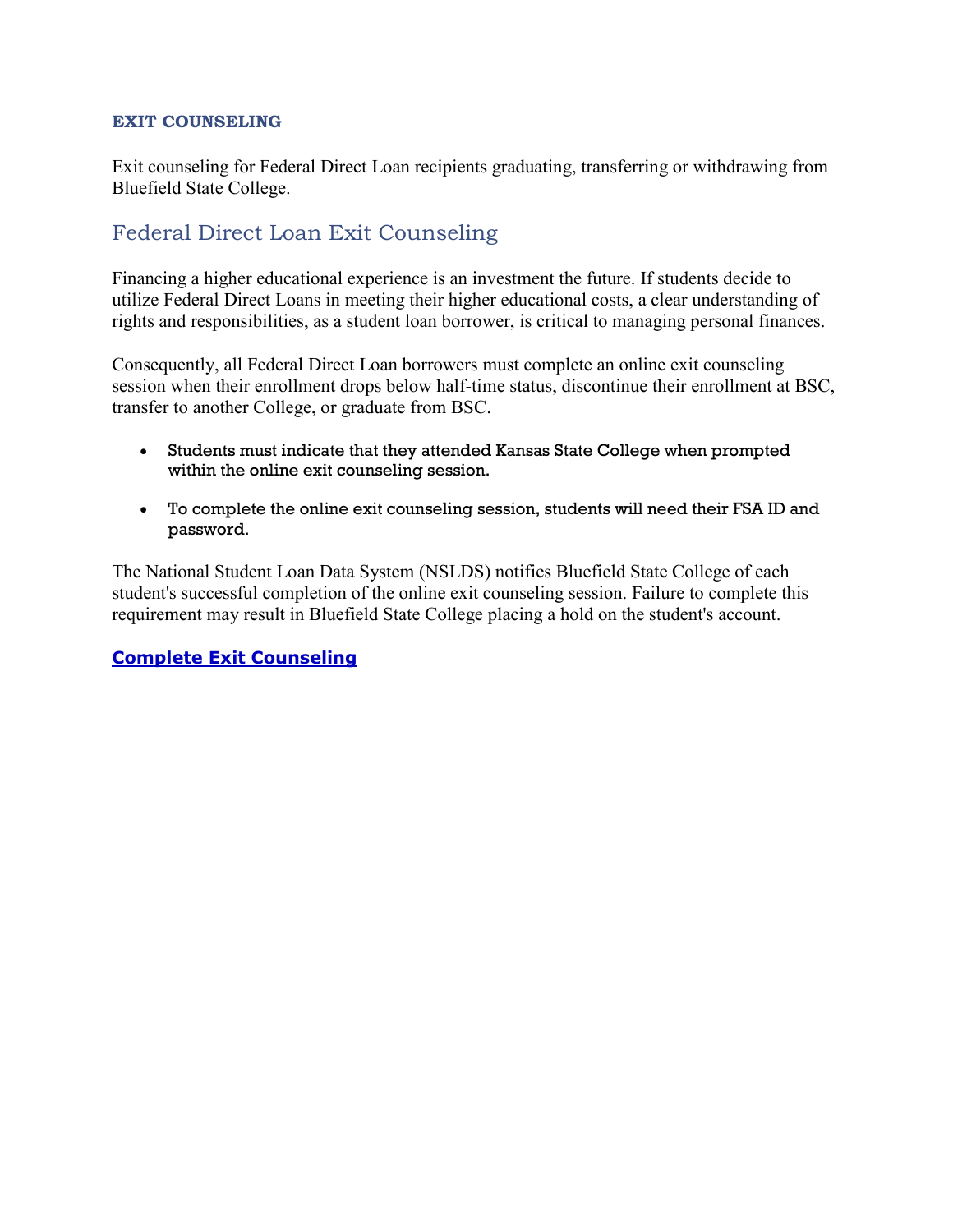# **Student Loan Repayment**

Repayment Estimator

The Department of Education's Repayment Estimator helps determine repayment amounts for each loan repayment option. To receive the most accurate projected monthly repayment amount, select the "Sign In" option. The Repayment Estimator will use your actual loan balances. Otherwise, you may select the "Proceed" option to enter loan amounts or use average loan balances.

## **Disclosures**

#### The Department of Education provides information on federal student loans, payment plans, consolidation, and much more.

All Federal Direct Loan information is submitted to the National [Student Loan Data System](https://nslds.ed.gov/nslds/nslds_SA/)  [\(NSLDS\)](https://nslds.ed.gov/nslds/nslds_SA/) and will be accessible by guaranty agencies, lenders, and institutions that are determined to be authorized users of the NSLDS. Students may sign into NSLDS to see their loan information.

# Student loans FAQs

Student loan repayment can be confusing and challenging for college students, especially those who will soon be graduating. If you have any questions regarding student loans or any other financial matter please schedule a FREE and confidential appointment with Inceptia today! Remember the best source of information about your student loan repayment is to contact your lenders or loan servicers directly for information and options.

Check out the archived workshop video about Student Loan Repayment.

## How do I find out how much I have borrowed?

You can view your FAFSA issued federal student loans at StudentAid.gov by submitting your FSA ID username and password information. NOTE: the FSA ID replaces the Federal Student Aid PIN. If you already have a PIN, you can link your information to your new FSA ID by entering your PIN while registering for your FSA ID. (This will save you time when registering for your FSA ID.) However, a PIN is not required to create an FSA ID. Your private loans will not be included in this list. You should contact your servicer or lender listed on your Federal Student Aid report or log into their website to access specific information about the loans you have.

If you are not sure who your lender is, you can get your free credit report from www.annualcreditreport.com which will list all of your creditors including any private lenders.

## Why am I being required to take student loan 'exit counseling'?

The Office of Financial Assistance is required to have every student complete exit counseling. It is used to educate borrowers on their rights and responsibilities and provide information to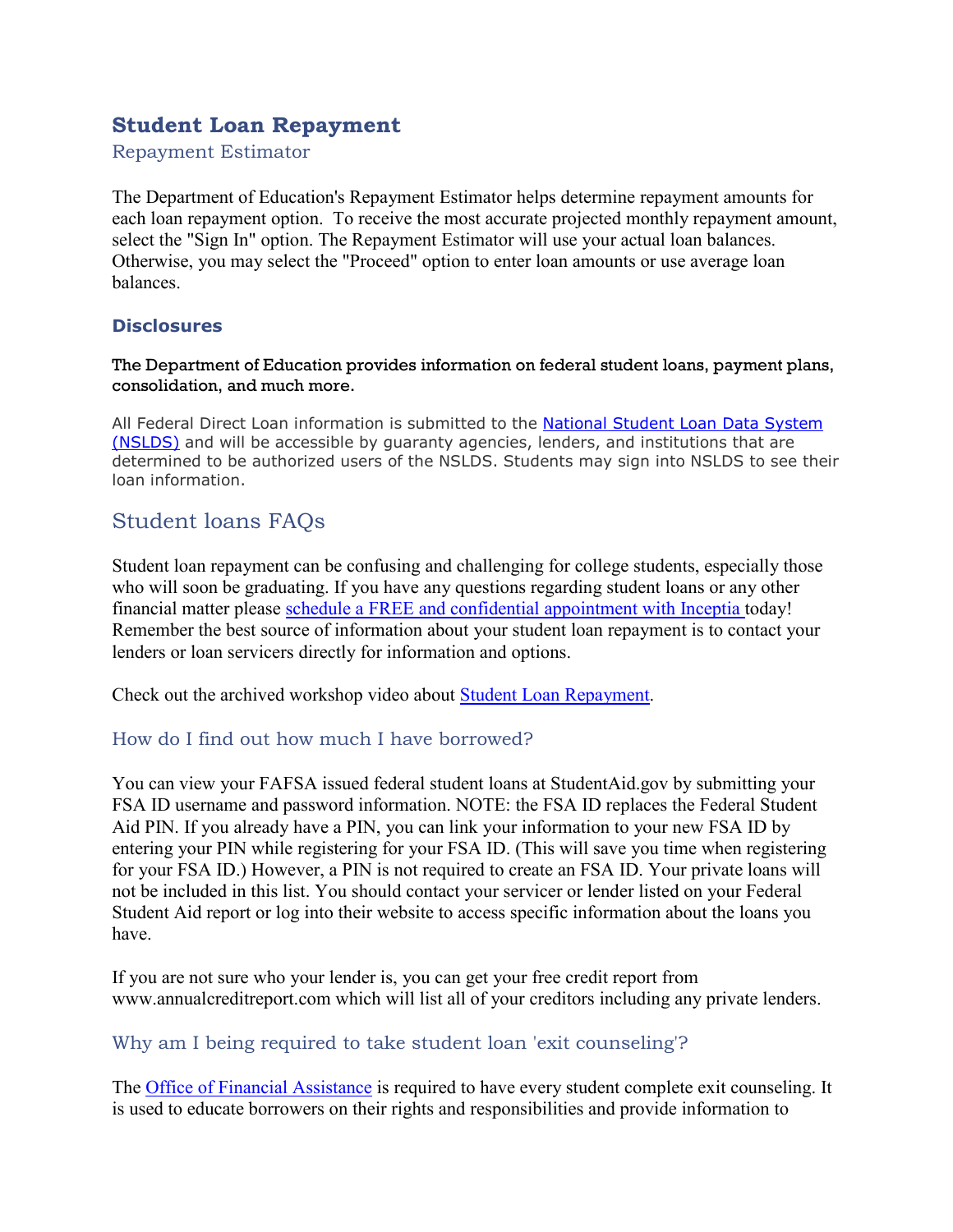enable them to determine which repayment option best fits their individual financial needs. It will take approximately 30-40 minutes to complete and is a good starting point for understanding your repayment options.

## What are my repayment options?

See the repayment options for federal direct loans. Repayment options for federal loans now include Income-Based Repayment (IBR) and Pay As You Earn (PAYE) and new Revised Pay As You Earn (REPAYE) plans. Federal Family Education Loans (FFEL) and private loans will have different repayment options and you should contact the lender for those available options.

## How much will my student loan payment be?

Sign in to use the Repayment Estimator on StudentAid.gov to see your specific federal loan balances, the estimated monthly payments, and the total interest paid for each payment plan option.

## How can I determine a budget with my student loan payment?

After running one of the above calculators to estimate your student loan repayment amount, simply fill out our student loan repayment form to see how your student loan payment will fit into your monthly budget. The end result will let you know how much money you can allocate toward other monthly expenses.

# Should I consolidate my loans?

Learn more about traditional direct loan consolidation to see if it's the right choice for you with regard to your federal student loans. In certain circumstances, consolidation may not be your best option. Also check with your existing loan holder or servicer to determine consolidation options that are available and the consequences of consolidating each of your loans.

## What are some of the circumstances where federal loans can be forgiven?

You can find a helpful list of the types of forgiveness, cancellation and discharge options available on the Federal Student Aid website and a chart of loan forgiveness options by loan type.

Some loan forgiveness programs include but are not limited to:

- Performing public service work Use the Department of Education's helpful tool to determine if you might be eligible for Public Service Loan Forgiveness and review this flowchart for a quick overview (if you have issues viewing this interactive PDF use Chrome as your browser)
- Performing military service
- Teaching in certain types of communities
- Practicing medicine in certain types of communities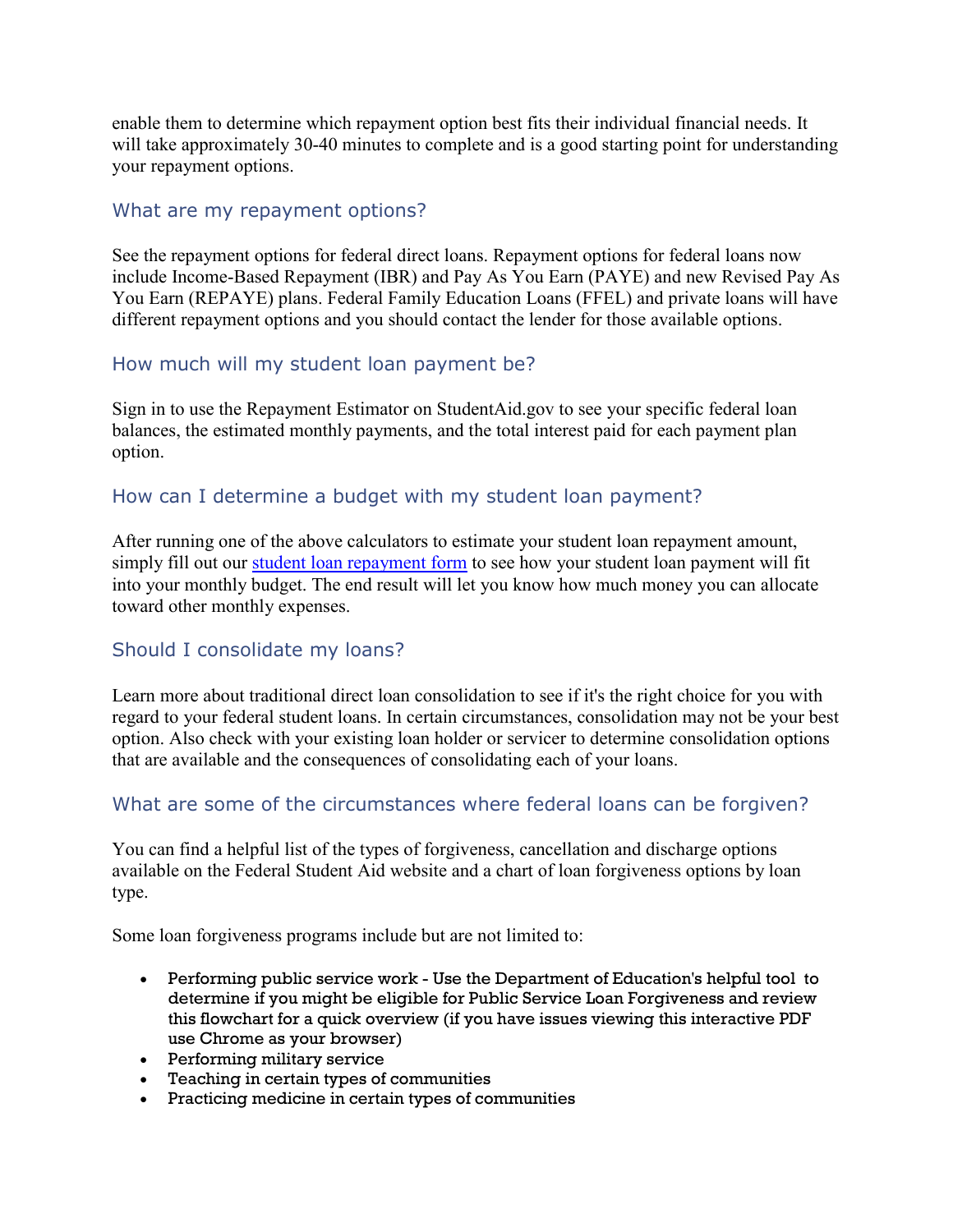To find out whether you qualify, talk to the human resources staff at your employer to verify that your employment qualifies and talk to your loan servicer to ask about eligibility and to apply for loan forgiveness, cancellation or discharge.

#### **NOTE: some, but not all, loan forgiveness is excluded from income – consult with your tax advisor.**

Volunteer organizations also may offer loan forgiveness including programs such as:

- AmeriCorps
- Peace Corps
- Volunteers in Service to America (VISTA)

# Repayment: What to Expect

There is repayment guidance created by the **Department** of Education to provide more information on the repayment process or you can click on the video link below:

<https://studentaid.ed.gov/sa/sites/default/files/how-to-manage-loans.wmv>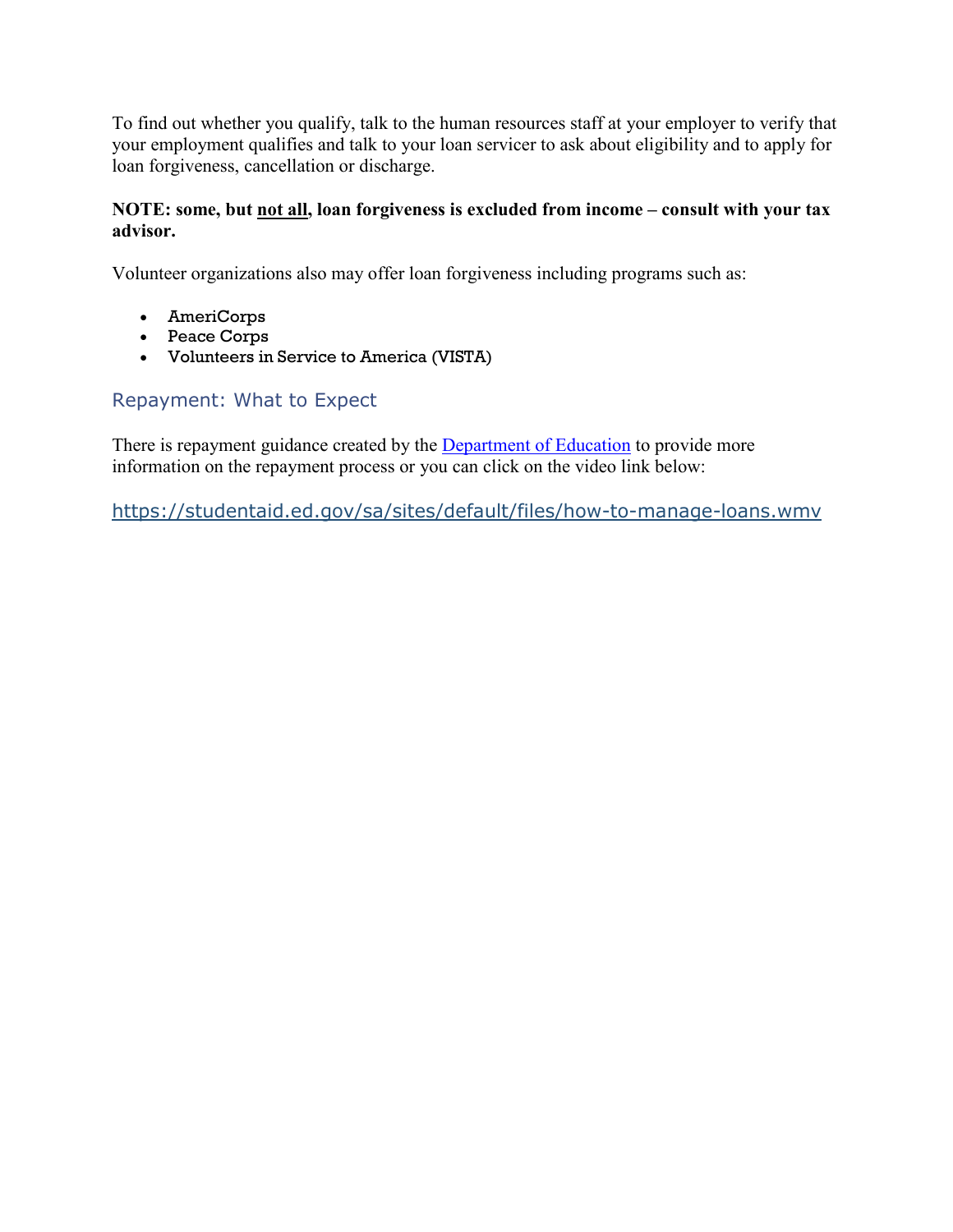# **Federal Direct Parent PLUS Loan**

An unsubsidized educational loan from the U.S. Department of Education for the parents or stepparents of undergraduate students. The Federal Direct Parent PLUS Loan is a low-interest, unsubsidized federal loan that allows a parent (biological, adoptive, or in some cases, stepparent) of a dependent student to assist in paying for the student's college education.

#### <span id="page-18-0"></span>**INFORMATION AND ELIGIBILITY REQUIREMENTS**

- The student and his or her parent(s) and/or step-parent must submit the Free Application for Federal Student Aid (FAFSA). The FAFSA will determine the student's eligibility for all federal student aid programs, including the Parent PLUS Loan.
- Students do not have to demonstrate financial need to be eligible for this loan.
- The annual maximum loan amount is based on the student's cost of attendance less other financial aid received.
- The parent-borrower must be the student's biological or adoptive parent. If a step-parent applies for the Parent PLUS loan, he or she must be listed on the FAFSA.

## **Eligibility requirements**

- Students must be enrolled at least half-time (6 credit hours during fall/spring and 5 credit hours during summer).
- The parent-borrower must not have adverse credit history.
- Students must meet the [eligibility requirements](https://www.k-state.edu/sfa/about/policies/eligibility.html) for the federal student aid programs.

- Obtaining an endorser for the loan who has a positive credit history; or
- Appealing the credit decision with the U.S. Department of Education by documenting that there are extenuating circumstances related to the parent-borrower's credit history.

Otherwise, the student will be offered an additional Federal Direct *Unsubsidized* loan. The amount of additional unsubsidized loan that can be offered to the student is dependent on his/her grade level.

- Freshmen and sophomores will be offered up to \$4,000.
- Juniors and seniors will be offered up to \$5,000.

The exact amount can vary from student to student. The student's total financial aid cannot exceed the cost of attendance.

*If the parent-borrower has an adverse credit history, he or she may still receive the Parent PLUS loan by either:*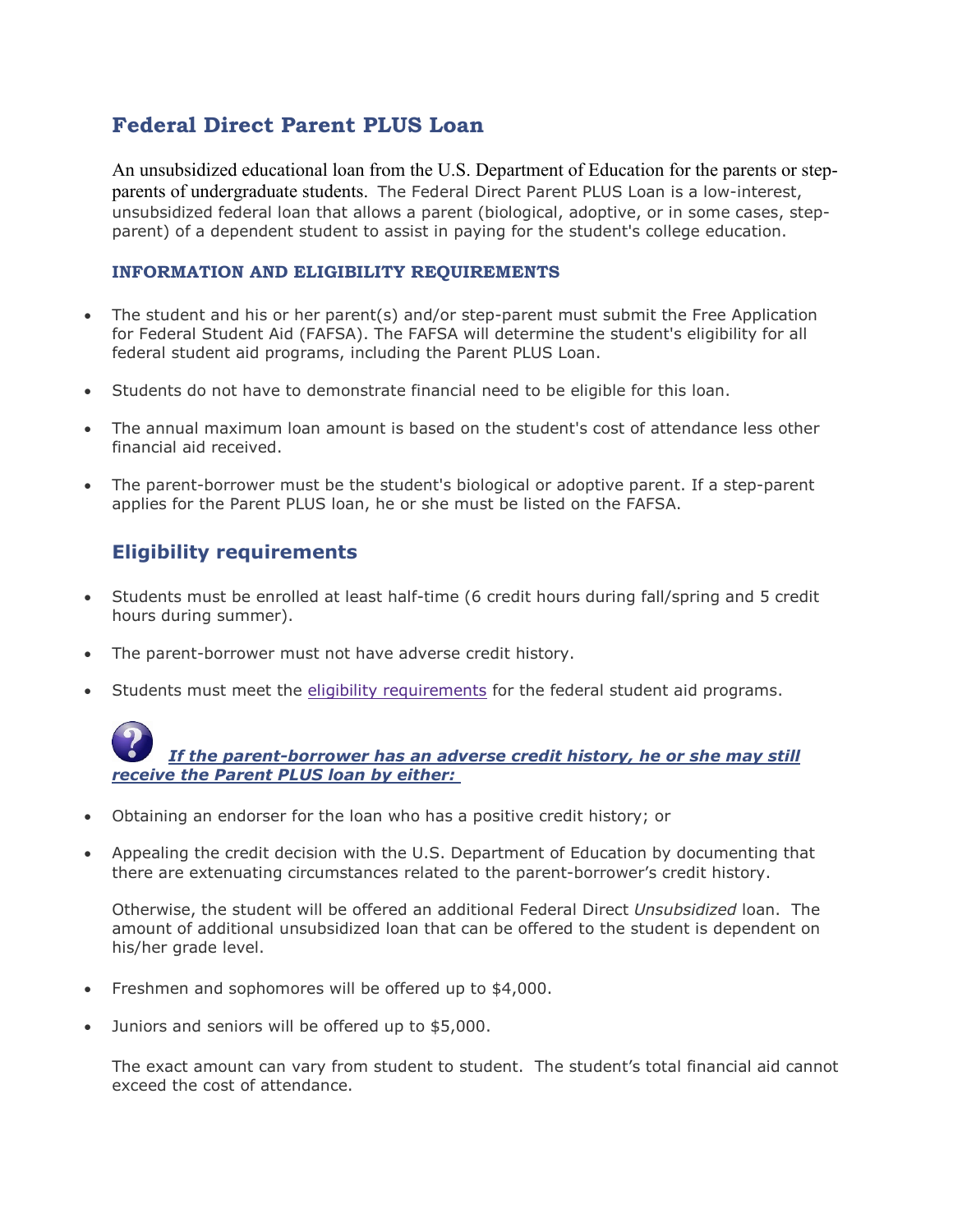#### **TERMS AND CONDITIONS**

## Interest rates

- 7.60% fixed interest rate for Federal Direct Parent PLUS loans first disbursed on or after July 1, 2018
- Interest begins to accrue on the date of the first disbursement until the loan is paid in full.

## Origination fee

The origination fee is a percentage of the loan amount which is deducted proportionally each time a disbursement is made. This means the disbursed amount will be less than the amount accepted. Parents are responsible for repaying the entire amount they borrowed, and not just the amount they received.

| <b>First Disbursement Date</b>                    | <b>Origination Fee</b> |
|---------------------------------------------------|------------------------|
| On or after Oct. 1, 2017, and before Oct. 1, 2018 | $4.264\%$              |
| On or after Oct. 1, 2018, and before Oct. 1, 2019 | 4.248%                 |

## Repayment

- Repayment typically begins 60 days after the loan is fully disbursed.
- Parents may choose to defer payments.
- The loan servicer will notify the parent-borrower when the first payment is due.
- Parents choose a [repayment plan](http://studentaid.ed.gov/repay-loans/understand/plans/standard/comparison-calculator) and find out how and when to repay the loan.

## Deferment

- Parents may request to defer repayment while the student is enrolled at least half-time, and for an additional 6 months after the student graduates or drops below a half-time status.
- Interest will continue to accrue during deferment.
- Parents may choose to pay the accrued interest or allow the interest to capitalize when the deferment period ends.

## **HOW TO APPLY**

- 1. **Apply for the PLUS Loan.** To apply for the loan, the parent-borrower must complete the BSC Federal Parent (PLUS) [request](https://bluefieldstate.edu/tuition/financial-aid) form **AND** should sign in to [https://studentaid.gov/](https://studentaid.gov/myDirectLoan/launchPLUS.action?plusType=parentPlus) using his/her Federal Student Aid ID (FSA ID). Those without an existing FSA ID [will](https://fsaid.ed.gov/npas/index.htm) be [required](https://fsaid.ed.gov/npas/index.htm) to create one. Do **not** use the student's FSA ID.
- 2. **Authorize a Credit Check.** The parent-borrower will be asked to authorize a credit check when applying for the PLUS Loan. We will receive confirmation of the credit decision along with the amount requested. If the credit is approved, our office will accept the loan in our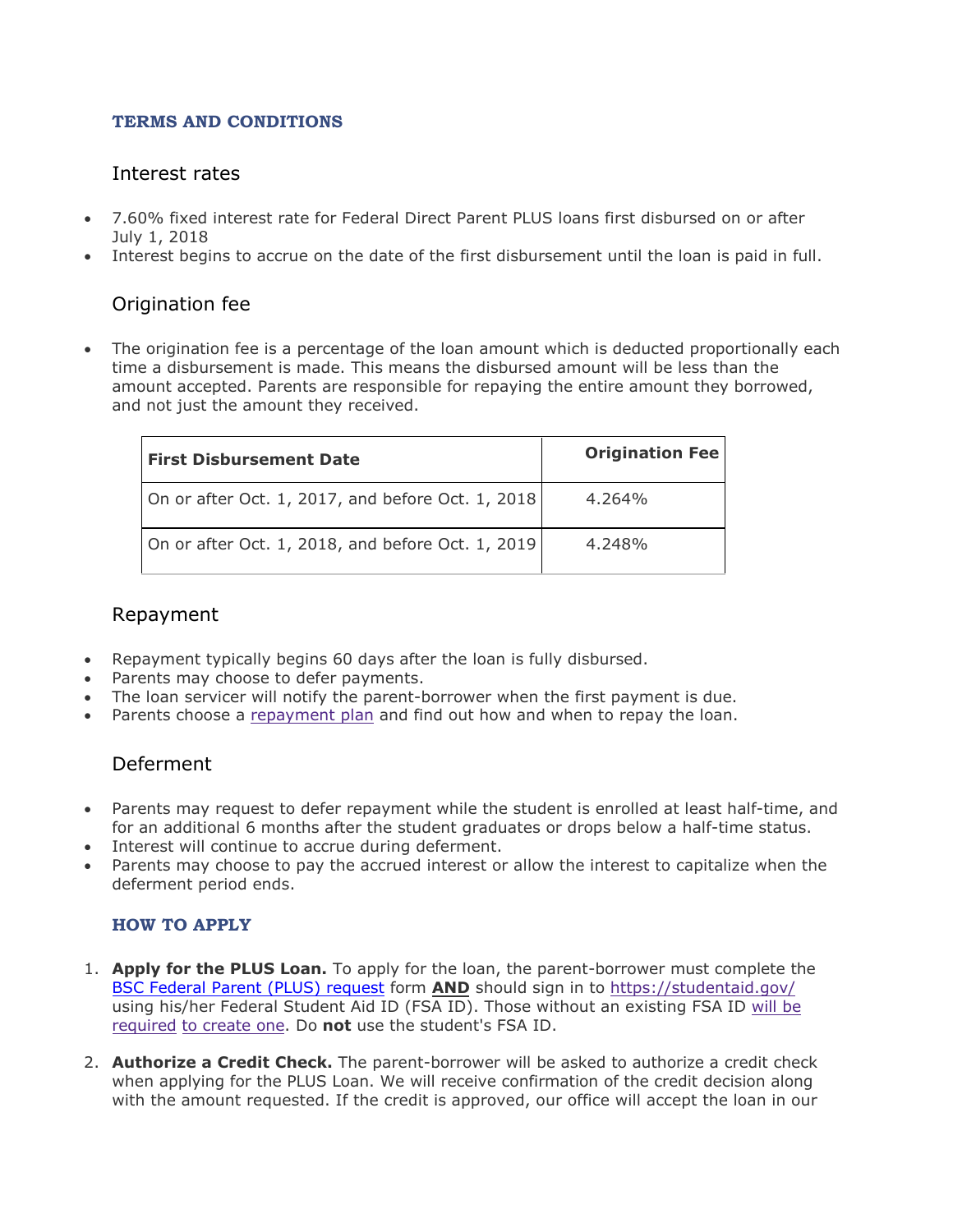system. If the loan request is more than the parent is eligible, the amount of the loan will be reduced accordingly.

3. **Authorization for school to use loan funds to satisfy other charges.** The Direct PLUS Loan Application allows the parent-borrower to authorize the school to use loan funds to satisfy other educationally related charges after tuition and fees, and room and board have been paid. Other educationally related charges may include athletic tickets, parking permits, library services, student health services, etc.

**Complete the Master Promissory Note.** A legal document electronically signed by the parent-borrower. If this is the first Parent PLUS Loan for this student, the parent-borrower will be required to complete a Master Promissory Note (MPN) through [https://](https://studentloans.gov/myDirectLoan/launchMpn.action?mpnType=parentPlusMpn) [studentaid.gov/](https://studentaid.gov/).

- 4. **Credit balance options.** To ensure timely and secure delivery of any excess refund, consider direct deposit.
	- If the student has been designated to receive the refund, the student may want to notify the BSC Business Office.
	- If the parent-borrower opts to receive the refund, he/she should notify the BSC Business Office.
	- Refund checks for PLUS loans are issued via a paper check.

[What if I have an adverse credit history?](#page-18-0)

• For additional information on the Federal Direct Parent PLUS Loan, please visit the [U.S. Department of Education.](http://studentaid.ed.gov/types/loans/plus)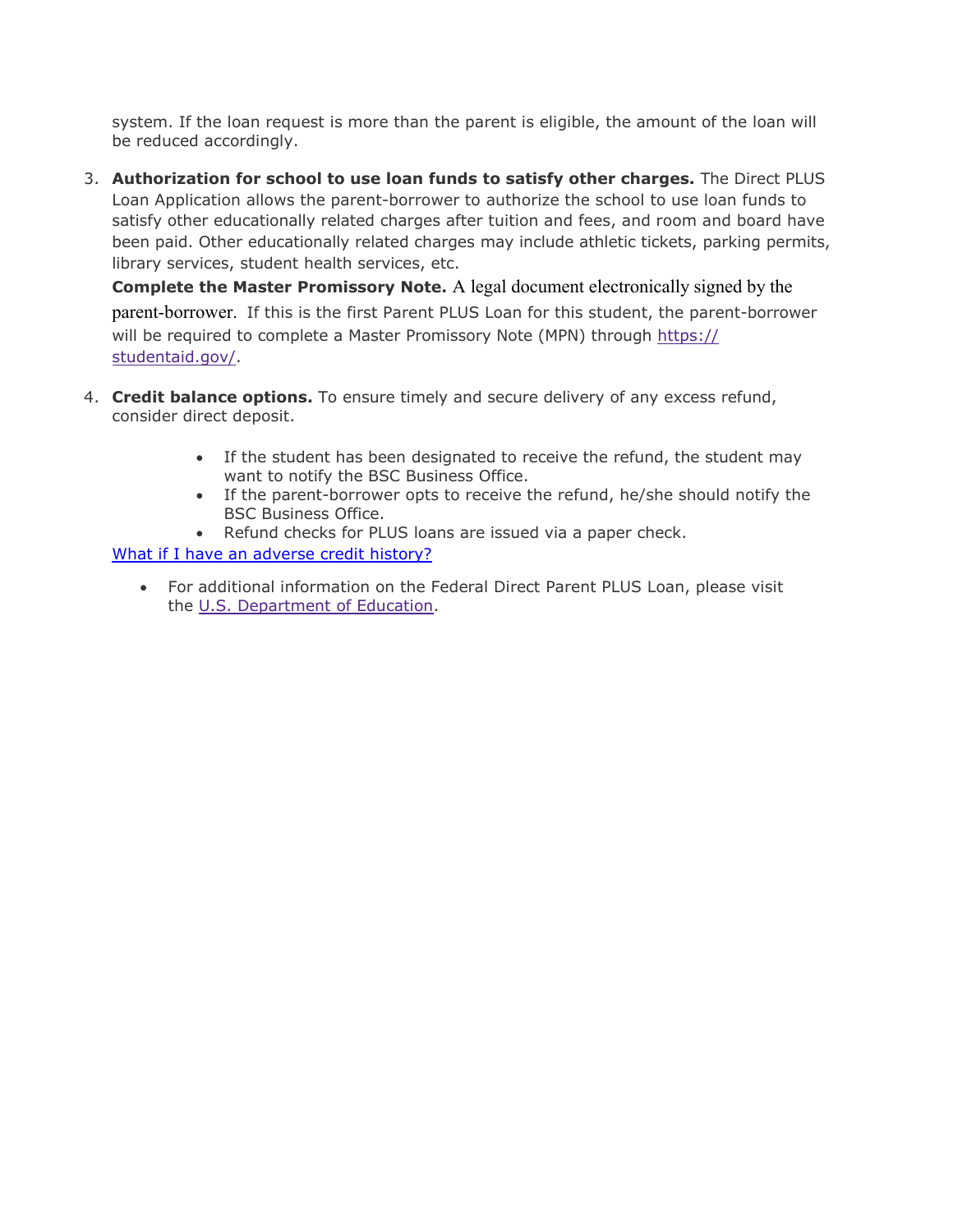## **Private loans**

If students have exhausted all federal, state, and institutional forms of financial aid eligibility, but are still in need of additional financial resources to help meet their educational costs, then a private loan may represent a viable option. As with any financing decision, there are [pros and cons](https://studentaid.ed.gov/sa/types/loans/federal-vs-private) to borrowing a Private or Alternative Loan. **Bluefield State College does not endorse or promote any lender as a "preferred" lender. We encourage you make an informed decision about alternative/private financing alternatives by internet searches of private alternative loan lending options for higher education.** 

# Institutional Goals and Code of Conduct for Financial Aid

# **Our Goals**

- 1. To provide access to higher education to any student who applies and meets eligibility requirements for scholarships and/or financial aid.
- 2. To provide students with the financial means to enable them to complete their chosen academic program of study.

# **Our Code of Conduct**

To ensure trust in the administration of financial resources that are available to help students fund their education, our office:

- Communicates to students the established priority dates, deadlines, and eligibility criteria via this website, email, publications, on-line notifications within the college's student information system (KSIS), and ad hoc presentations.
- Communicates to students the need to complete and submit required documents in a timely manner via email, regular mail, and *MyBSC*.
- Requires our employees to comply with state and federal laws that prohibit soliciting or accepting gifts or other items of value from entities involved in the making, holding, consolidating or processing student loans.
- Requires all first time student loan borrowers to complete a ["Loan Entrance Counseling"](https://www.studentloans.gov/) session before receiving the proceeds of a federal student loan.
- Discloses all relationships with lenders.
- Discloses the criteria used in listing lenders who process private (non-federal) educational loans. The listing of lenders on this website who process private educational loans is not a list of recommended lenders, but rather, it is simply a list of lenders utilized by many students for private educational loans. The BSC FAO encourages students to thoroughly research private educational loans prior to selecting a lender.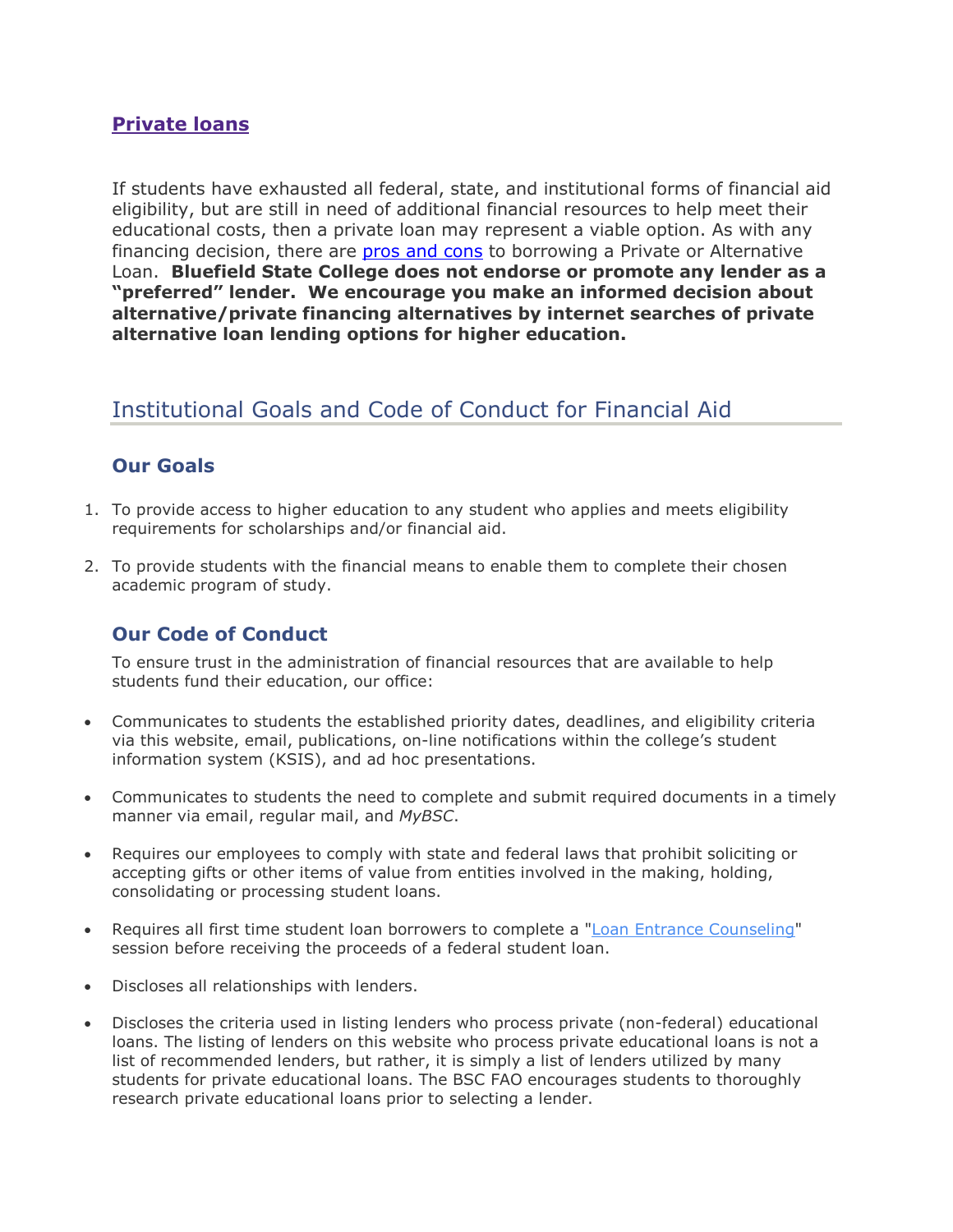- Will, in a timely manner, process loans for all lenders selected by the student-borrower and parent-borrower.
- Does not allow employees of lending institutions to work in or provide staffing assistance for the office.
- Offers the maximum federal aid eligibility and recommends that borrowers explore the benefits of federal financial aid before processing private loans.
- Provides ["Loan Exit Counseling"](https://www.studentloans.gov/) to educate borrowers on their rights and responsibilities, and provide information to enable them to determine which repayment option best fits their individual financial needs.
- Provides financial aid counseling for students, prospective students, families of students, and the community.
- Continuously evaluates services to students and families, striving to provide the highest quality service.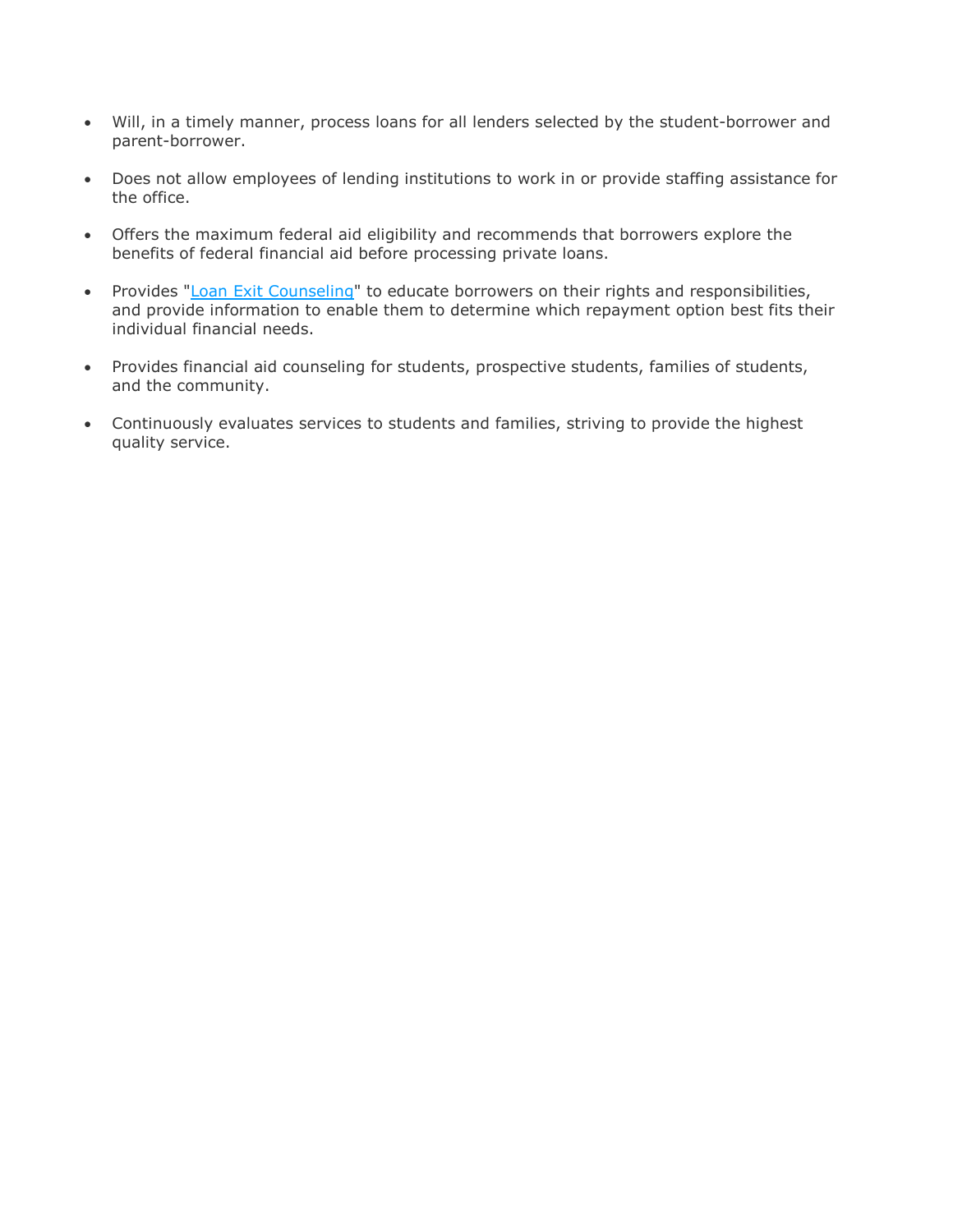# **FINANCIAL AID APPEALS**

### **PROFESSIONAL JUDGEMENT APPEALS**

If significant change has occurred to the student's and/or parent(s)' financial situation, an appeal may be filed. Certain documentation is required for a Professional Judgement Appeal.

## **SATISFACTORY ACADEMIC PROGRESS (SAP) APPEALS**

Federal U.S. Department of Education regulations published in the Federal Register dated October 10, 2010, require students to make satisfactory progress in their degree programs to be eligible for assistance from programs authorized under Title IV of the Higher Education Act of 1965. Such progress is to be measured in qualitative terms (grades) and quantitatively (hours completed).

Satisfactory Progress will be measured at the end of each term (Fall, Spring and Summer). This policy is approved by the President of BSC. It supersedes all prior satisfactory academic progress policies. Federal regulations may require us to modify this policy. All aid recipients are given a copy of this policy with their initial aid award notifications. Satisfactory Academic Progress Appeals are described below.

# **Appeals – Professional Judgement**

## Questions about Appeals

**To file an appeal, Contact our office at 304-327-4020.**

## HOW CAN STUDENTS AND FAMILIES NOTIFY THE BSC FINANCIAL AID OFFICE THAT THEIR FINANCIAL SITUATION IS NOT ACCURATELY REFLECTED IN THE DATA SUBMITTED AS PART OF THE FAFSA?

BSC 's Financial Aid Office (BSC FAO) recognizes that a family's financial circumstances may not be adequately reflected in the information provided on the FAFSA. If you have reason to believe that this situation applies to you and your family, we invite you to file a Professional Judgment Appeal along with supporting documentation with the BSC FINANCIAL AID OFFICE. BSC 's Financial Aid Director is authorized to make data adjustments, on a case-bycase basis, after reviewing a Professional Judgment Appeal. Such adjustments may allow a student to become eligible for additional forms of student aid.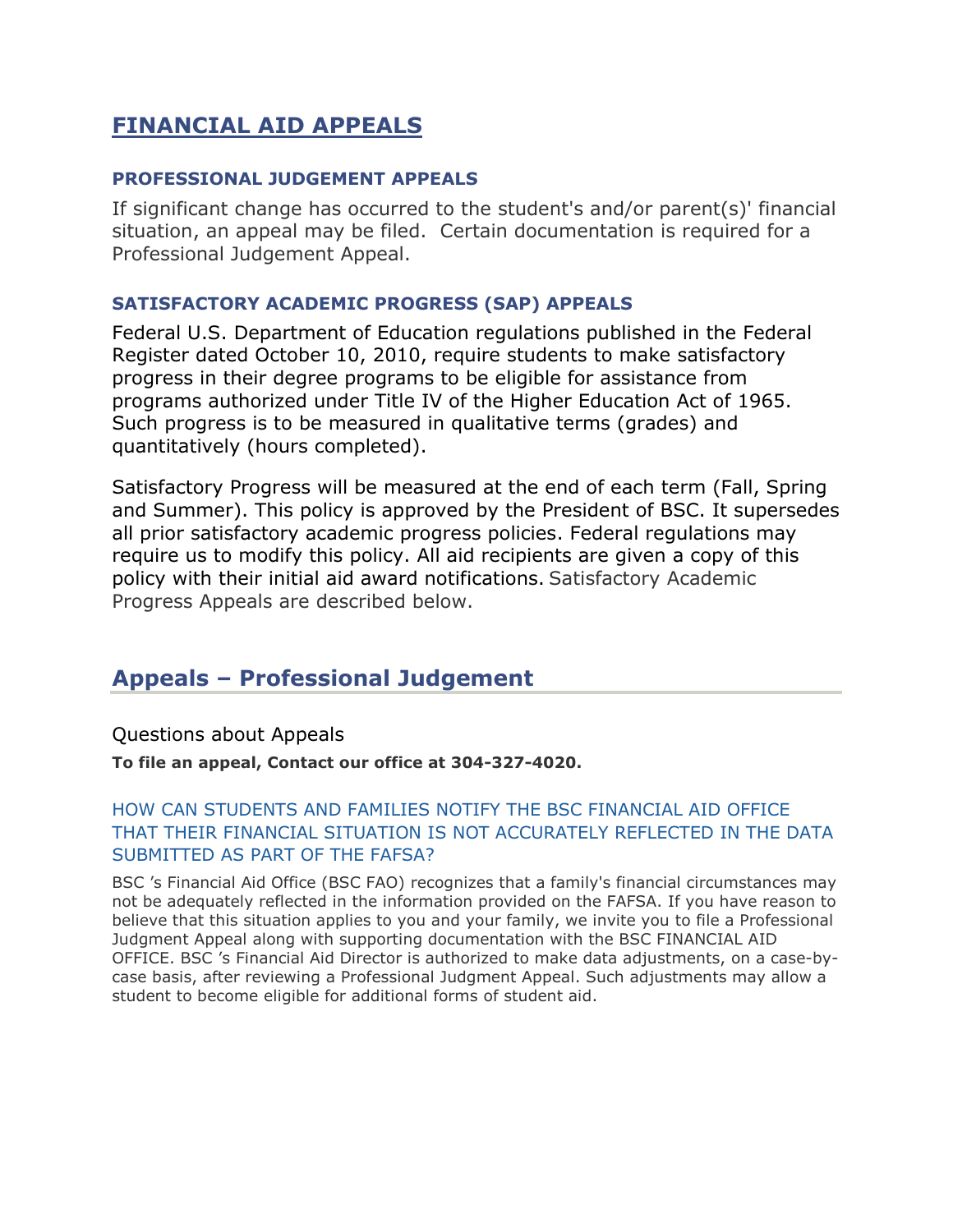### I LIVE ON MY OWN. CAN I BE CONSIDERED INDEPENDENT FROM MY PARENTS FOR FINANCIAL AID PURPOSES?

Not living with your parents doesn't automatically classify you as an independent student. Independent status is determined by the federal government based on a variety of factors such as your age, the degree you will be pursuing, your marital status, your veteran status, etc.. In very rare circumstances such as where the BSC FAO can document that you are in an abusive relationship between parents and students, the BSC FAO has the authority to make an otherwise dependent student independent for financial aid purposes.

# **Appeals – Satisfactory Academic Progress (SAP)**

- A. Students placed on academic denial/suspension due to failure of the qualitative (grade) measurement may appeal grade decisions using procedures stated in the Academic Appeals section of the College Catalog.
- B. Students failing to meet the quantitative (semester hours) measurement may appeal to the Financial Aid Counselor. Students must submit a personal letter explaining the mitigating circumstances and reason(s) for the failure. If the appeal is denied, the student may request in writing that the appeal be reviewed by the Financial Aid Appeals Committee. After the committee's decision, notification of the final decision (which can not be further appealed) will be sent to the student by the Director of Financial Aid.
- C. Students suspended for non-attendance must pay outstanding financial aid balances and receive a letter of reinstatement from the Department of Education (Debt Collections).

# **Appeals – Mitigating Circumstances Regarding Appeals**

- A. The major mitigating circumstances in making an appeal will be the documented personal illness of the student, serious illness or death of an immediate family member (mother, father, sister, brother, husband, wife, child, legal guardian) or enrollment in a bachelor's program requiring more than 180credit hours or an associate program requiring more than 103credit hours.
- B. The maximum number of semester hours attempted is considered to be adequate and fair under the progress policy. Change of major field of study, completion of developmental courses or transfer of credits normally will not be considered satisfactory grounds for appeal for additional time, but such appeals may be submitted using the process indicated in Section VI.
- C. Unacceptable circumstances for appeals are; continued enrollment while seeking admission to a health science program; failure to pass the Pre– Professional Skills Inventory Test (PPST) required for admission to teacher education; and/or the prior non-receipt of Title IV aid since this is irrelevant to maintaining satisfactory progress in the course of study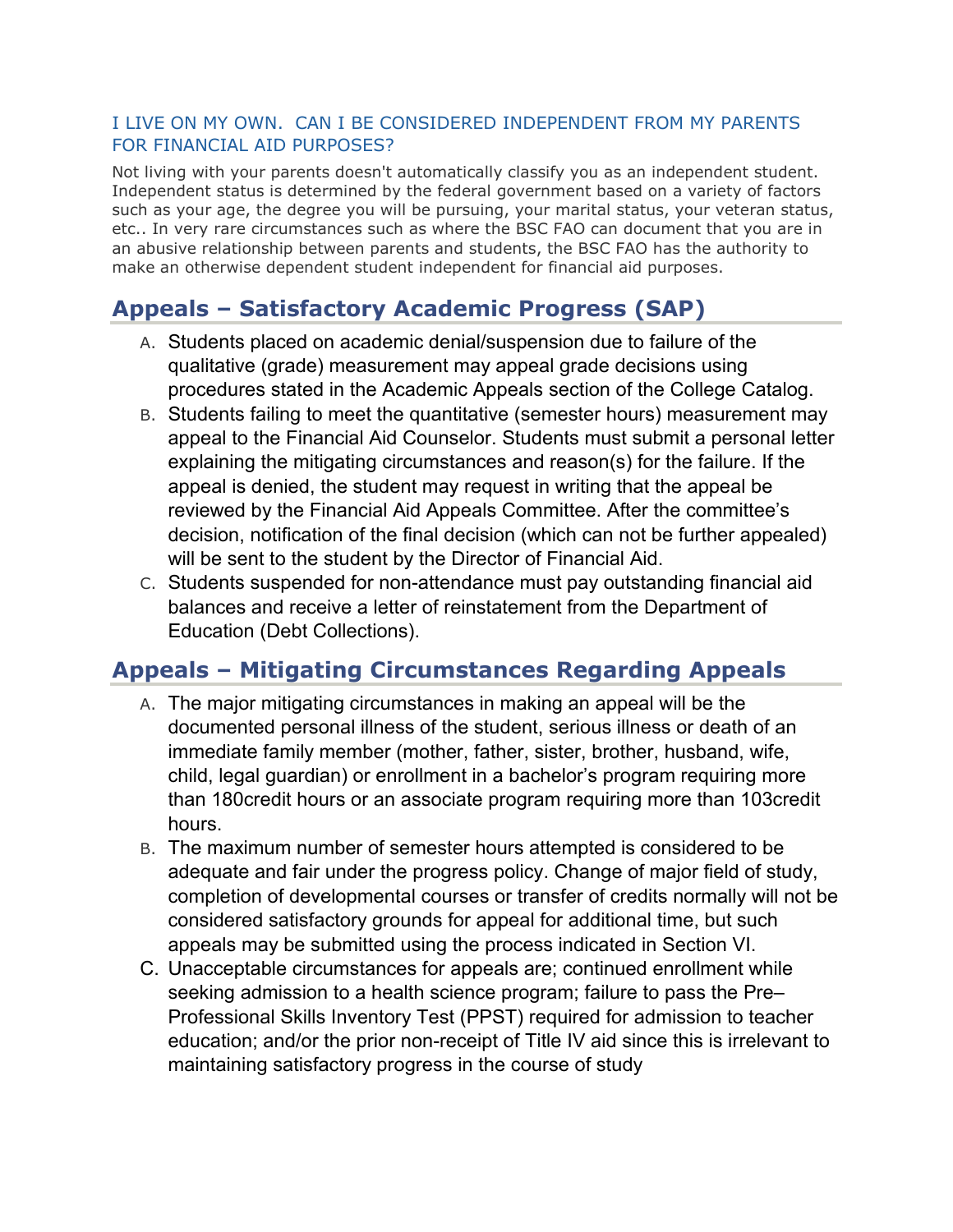# **Financial Aid Disbursement: See a General Overview of Federal Aid**

Bluefield State College has the first disbursement 1 week prior to the beginning of class for the Fall and Spring semesters. The second disbursement is 4 weeks into the Fall and Spring semester, then every two weeks subsequently. The Summer semesters Financial Aid is disbursed on the first day of each summer term.

# **Student Aid Funding Disclosure – Financial Aid Award Letter**

While the Financial Aid Office at BSC makes a good faith effort to provide you, the student, with the best possible information at the time you are offered any financial assistance, any awards made are subject to modification in response to unforeseen factors such as changes in federal, state, or institutional available funding levels.

For example, in recent years the state of West Virginia has actively contemplated altering the distribution of West Virginia Higher Education Grant funding among West Virginia institutions of higher education. Consequently, BSC makes a good faith effort to premise any West Virginia Higher Education Grant awards made for an upcoming academic year to high need, undergraduate, West Virginia residents on past year's state funding.

As usual, should you have any questions/concerns regarding your financial aid awards, please do not hesitate to contact us.

# **Student Aid Packaging and Disbursement**

Upon receipt of the FAFSA, the BSC FAO will determine those students needing further documentation for financial aid review known as verification. A financial aid tracking letter will be sent to the student requesting completion or documents or requesting documents that the student must provide. Once the student has completed their financial aid file for processing, the FAO will complete award packaging based on the FAFSA, Institutional and/or State financial aid and present the student with an award letter.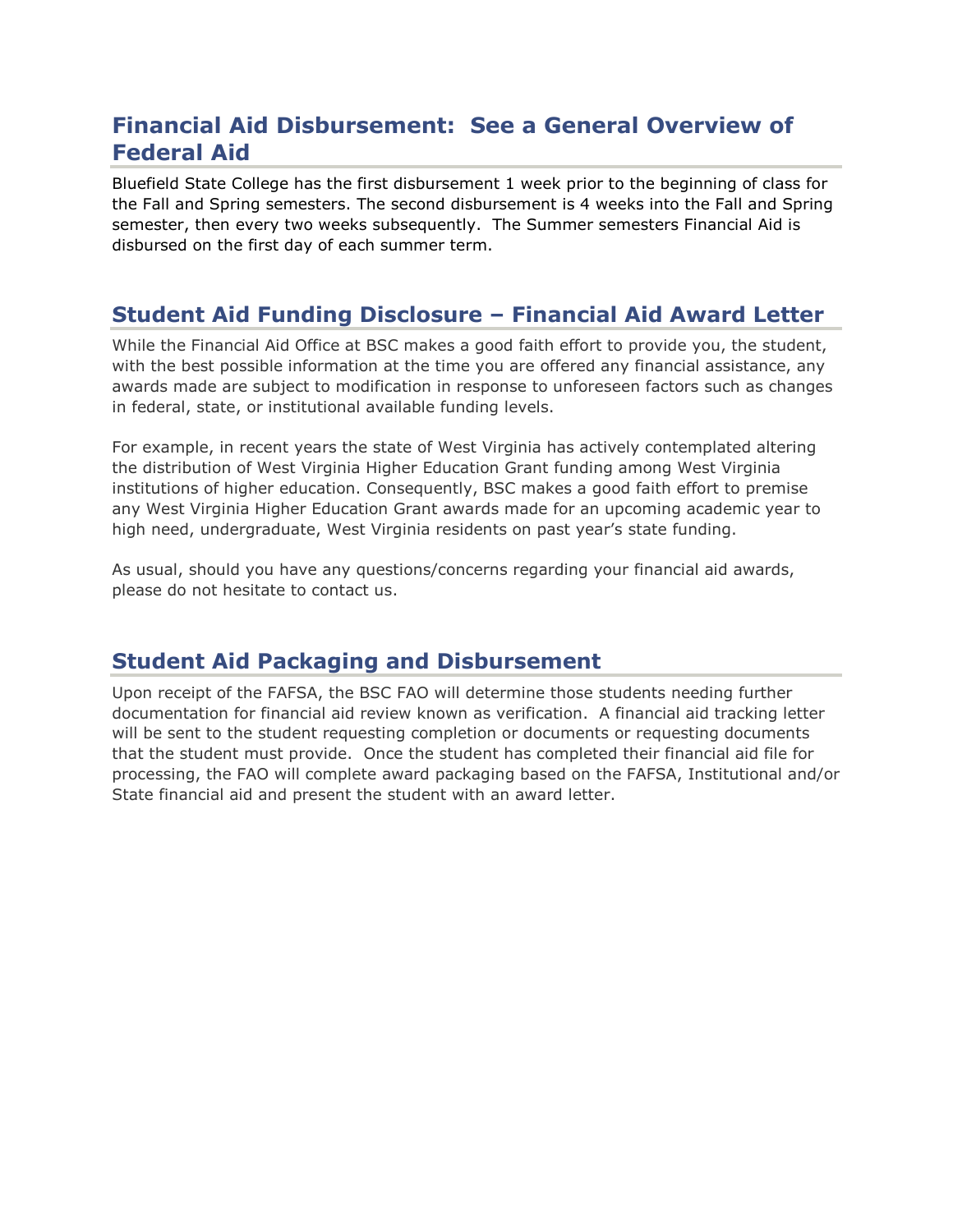# **Withdrawing from BSC: Refund Policy, Return of Federal Title IV Aid and State Funds**

Regulations governing federal, Title IV, student financial aid require BSC 's Financial Aid Office (BSC FAO) to perform a Return of Title IV (R2T4) funds calculation whenever a determination has been made that a federal student aid recipient has withdrawn prior to the end of a period of enrollment ( 34 CFR 668.22 ).

Federal, Title IV, student financial aid includes the

- Federal Pell Grant,
- Federal Iraq & Afghanistan Service Grant,
- Federal Supplemental Educational Opportunity Grant (SEOG),
- Federal TEACH Grant,
- William D. Ford Federal Direct Loan programs.

This regulation is premised on the assumption that federal, Title IV, forms of student financial aid are awarded to a student to help her/him pay the costs associated with attending the entire period of enrollment. At BSC the period of enrollment is the term.

*Note: When a determination has been made by the BSC FAO that a student has officially or unofficially withdrawn from the college, a number of mandatory actions are triggered. These actions often carry with them not only academic but also financial consequences for the withdrawn student. Consequently, the BSC encourages all federal student aid recipients to familiarize themselves with the definitions and procedures set out below.*

#### **What's the difference between an** *official* **withdrawal and an** *unofficial* **withdrawal?**

An *official* withdrawal is recorded when a student completes BSC's official withdrawal process by completing the withdrawal form and obtaining the necessary signatures on the form.

An *unofficial* withdrawal is recorded when a student has not completed BSC 's official withdrawal process, but BSC, nonetheless, has reason to believe that the student failed to complete the entire period of enrollment. For example, U.S. Department of Education guidelines require BSC to make the assumption that a federal student aid recipient has unofficially withdrawn if he/she fails to earn at least one passing grade at the end of the term.

#### **What action must a student take to** *officially* **withdraw from the college?**

To officially withdraw from a period of enrollment (term) a student must follow BSC 's official withdrawal process by completing the withdrawal form. To officially withdraw from a fall or spring term the student is required to obtain the following signatures 1) Vice President of Student Affairs and Enrollment Management or designee 2) Counseling Center, 3) Registrar, 4) Financial Aid and 5) Business office. The form should be brought to each office for signatures.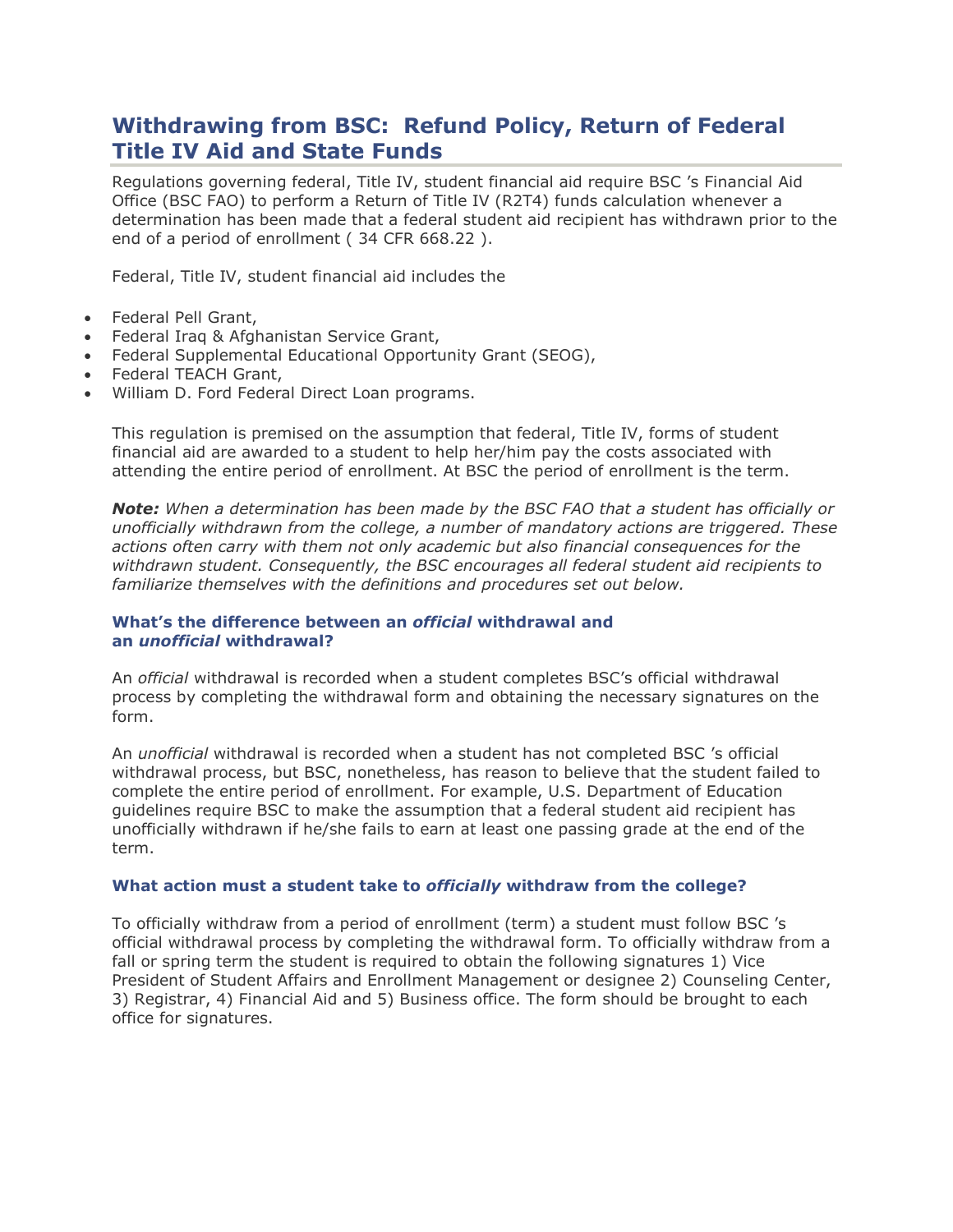#### **What is BSC's refund policy for students who** *officially* **withdraw from a term?**

[BSC's refund policy](https://catalog.bluefieldstate.edu/content.php?catoid=2&navoid=69#refund-of-fees) can be viewed on the expenses and financial aid page of the academic catalog. **Note:** The College's refund policy is independent of the Financial Aid Office's Return of Title IV (R2T4) funds calculation. If the withdrawing student was the recipient of federal, Title IV, forms of student aid, it is, however, possible that she/he may not receive all or a portion of an expected refund due to the college's obligation to return all or a portion of federal, Title IV, student aid that was utilized to cover institutional charges.

#### **What is the purpose of the Return of Title IV (R2T4) calculation once a federal student aid recipient withdraws?**

The purpose of the required R2T4 calculation is to determine how much of a student's federal financial aid was *earned* and how much was *unearned*. The amount of federal financial aid that was *earned* is proportional to the amount of the payment period completed by the student before he/she withdrew. Conversely, the amount of *unearned* federal financial aid represents the amount of aid that must be returned to the federal government because the student withdrew.

#### **What makes a student's withdrawal date so important to the Return of Title IV (R2T4) calculation?**

Since the amount of federal aid a student is eligible to have received is directly dependent upon how much of the payment period the student completed before withdrawing, the withdrawal date utilized in the calculation represents the percentage of the payment period completed. Important: Where a student's withdrawal date occurs on or before the 60% point within the period of enrollment (term), the BSC is required to calculate how much, if any, of the federal aid has been unearned and must be returned to the federal government. On the other hand, if it is determined that the student's withdrawal date occurred after the 60% point of the period of enrollment (term), the Office of Student Financial Assistance is still required to calculate a R2T4 but, according to federal regulation, the student is considered to have earned all federal aid received and no obligation exists to return any funds to the federal government.

#### **What happens if the Return of Title IV (R2T4) calculation shows that all or a portion of a student's federal, Title IV, student aid must be returned to the federal government?**

Once the amount of *unearned* federal aid has been established by the R2T4 calculation, the amount to be returned is subdivided into the *institutional* portion that BSC FAO must return and the *student* portion that the student must return. The *institutional* portion can never exceed the amount of tuition, fees, and room & board that were assessed to the student for the period of enrollment. In other words, the college is never expected to return more federal aid funds than what could have been covered by the student's federal student aid.

BSC is obligated to return the *institutional* portion of the *unearned* federal aid received by the student. Depending upon when the student withdrew, the college may bill the student for all or a portion of the *institutional* aid that BSC was required to send back to the federal student aid programs.

The withdrawn student may also be required to repay an amount for the *student* portion. Generally, the college will not repay any part of the *student's* portion of *unearned* aid back to the federal aid programs on the student's behalf.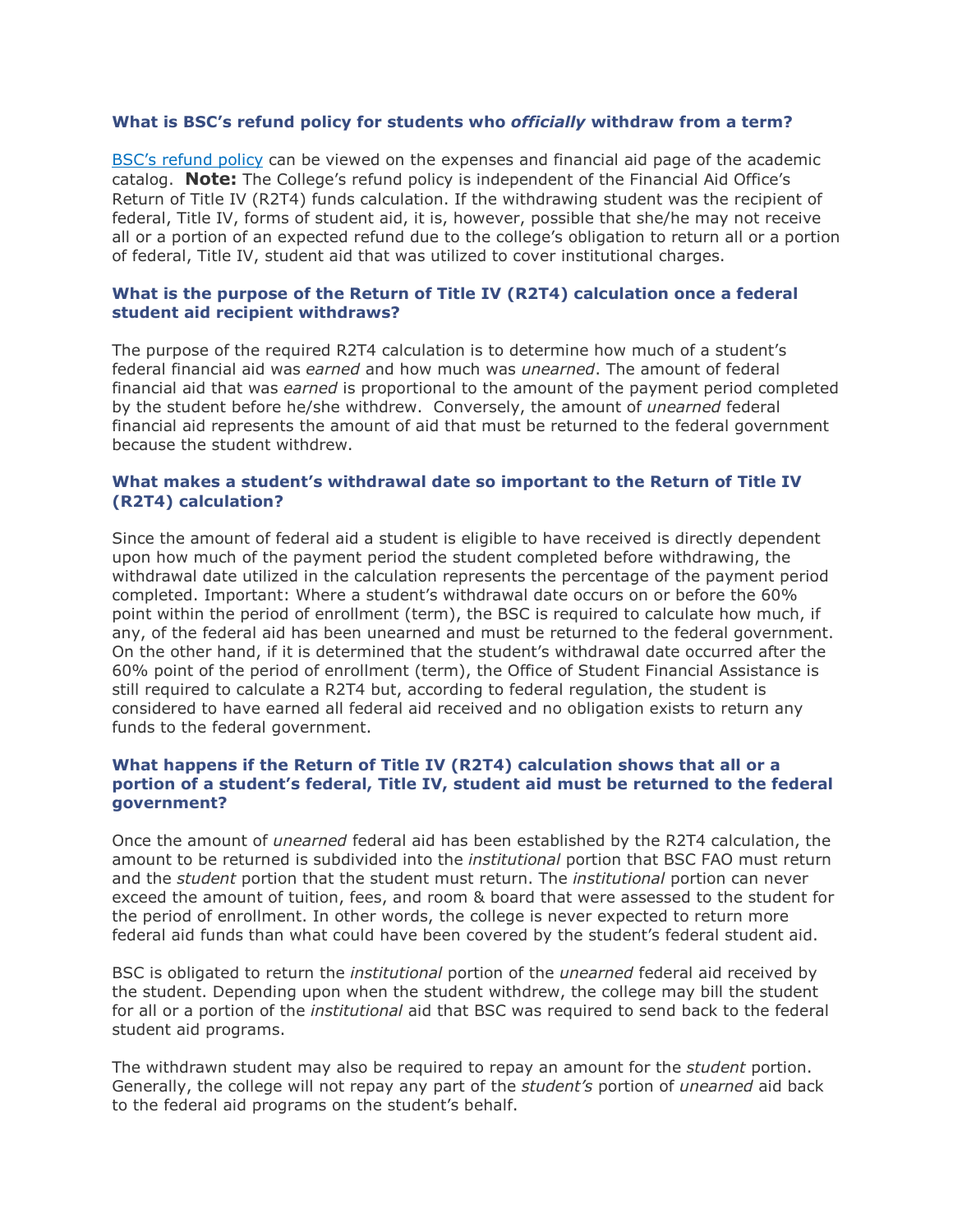#### **What withdrawal date is utilized where a determination has been made that a student unofficially withdrew from the college?**

Since BSC does not have a mandatory attendance policy, the BSC FAO will, generally utilize the 50% point within the period of enrollment (term) in performing the mandatory Return of Title IV (R2T4) calculation.

#### **How is a withdrawn student notified of the results and impact of a Return of Title IV (R2T4) calculation?**

As the BSC processes the mandatory R2T4 calculation for a withdrawn student, she/he is notified of the results of the calculation. The notification will, typically, inform the student of the dollar amount of federal aid that had to be returned to the federal government by BSC premised on the result for the *institutiona*l portion of the *unearned* aid. Additional notification is provided to a student in the event that the student owes a *student* portion of the *unearned* aid back to the federal government.

#### **Why do some Return of Title IV (R2T4) calculations result in a reduced college refund on tuition and fees?**

The college's institutional tuition/fees refund policy and the required R2T4 calculation for federal aid recipients are independent of each other. However, federal regulations require BSC to return the institutional portion of unearned aid to the federal government. Here's an example of how this requirement might change the amount of an expected tuition refund a withdrawn student might receive:

James withdraws from the college early in the term when BSC's refund policy allows for a 100% refund on tuition/fees. Tuition/fees for James amounted to \$ 4,100 for the term. Since James was a federal student aid recipient for the term, a R2T4 calculation was performed when he withdrew from the college. The R2T4 calculation determined that BSC's portion of James' *unearned* aid amounted to \$2,300 and would have to be returned by BSC to the federal government. Consequently, even though James had expected a 100% refund of \$4,100, he will only receive \$1,800 in a refund from BSC since his anticipated refund of \$4,100 had to be reduced by the \$2,300 the college was obligated to send back to the federal government.

#### **Why do some Return of Title IV (R2T4) calculations result in a college bill for the withdrawn student?**

As noted earlier, the college's institutional tuition/fees refund policy and the required R2T4 calculation for federal aid recipients are independent of each other. However, federal regulations require BSC to return the institutional portion of *unearned* aid to the federal government. Here's an example of how this requirement might result in BSC billing the student for the amount of federal aid the college was obligated to return to the federal government:

Trisha enrolls for a spring term and is charged \$4,390 in tuition and fees. Trisha withdraws from the college at a point in time where BSC's refund policy no longer allows for any refund for tuition/fees to be made to the student. Since Trisha withdrew after the college's institutional refund period, she does not expect a refund on the tuition/fees she was charged. However, because Trisha was a federal student aid recipient who withdrew before the end of the 60% point of the term, a R2T4 calculation was performed by the BSC. The R2T4 calculation indicates that BSC's portion of Trisha's *unearned* aid amounted is \$1,300